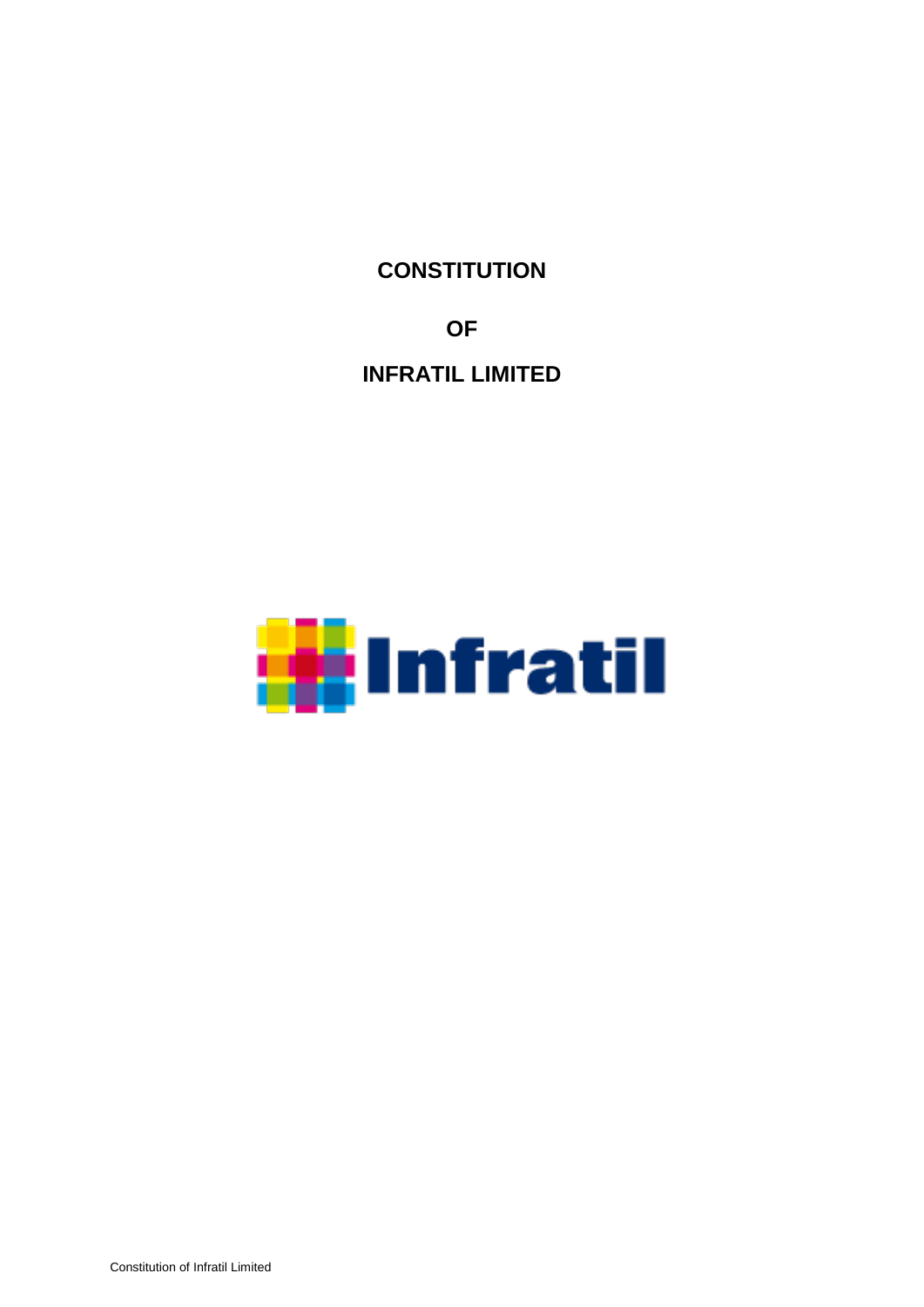| 1. |  |
|----|--|
| 2. |  |
| 3. |  |
| 4. |  |
| 5. |  |
| 6. |  |
| 7. |  |
| 8. |  |
| 9. |  |
|    |  |
|    |  |
|    |  |
|    |  |
|    |  |
|    |  |
|    |  |
|    |  |
|    |  |
|    |  |
|    |  |
|    |  |
|    |  |
|    |  |
|    |  |
|    |  |
|    |  |
|    |  |
|    |  |
|    |  |
|    |  |
|    |  |
|    |  |
|    |  |
|    |  |
|    |  |
|    |  |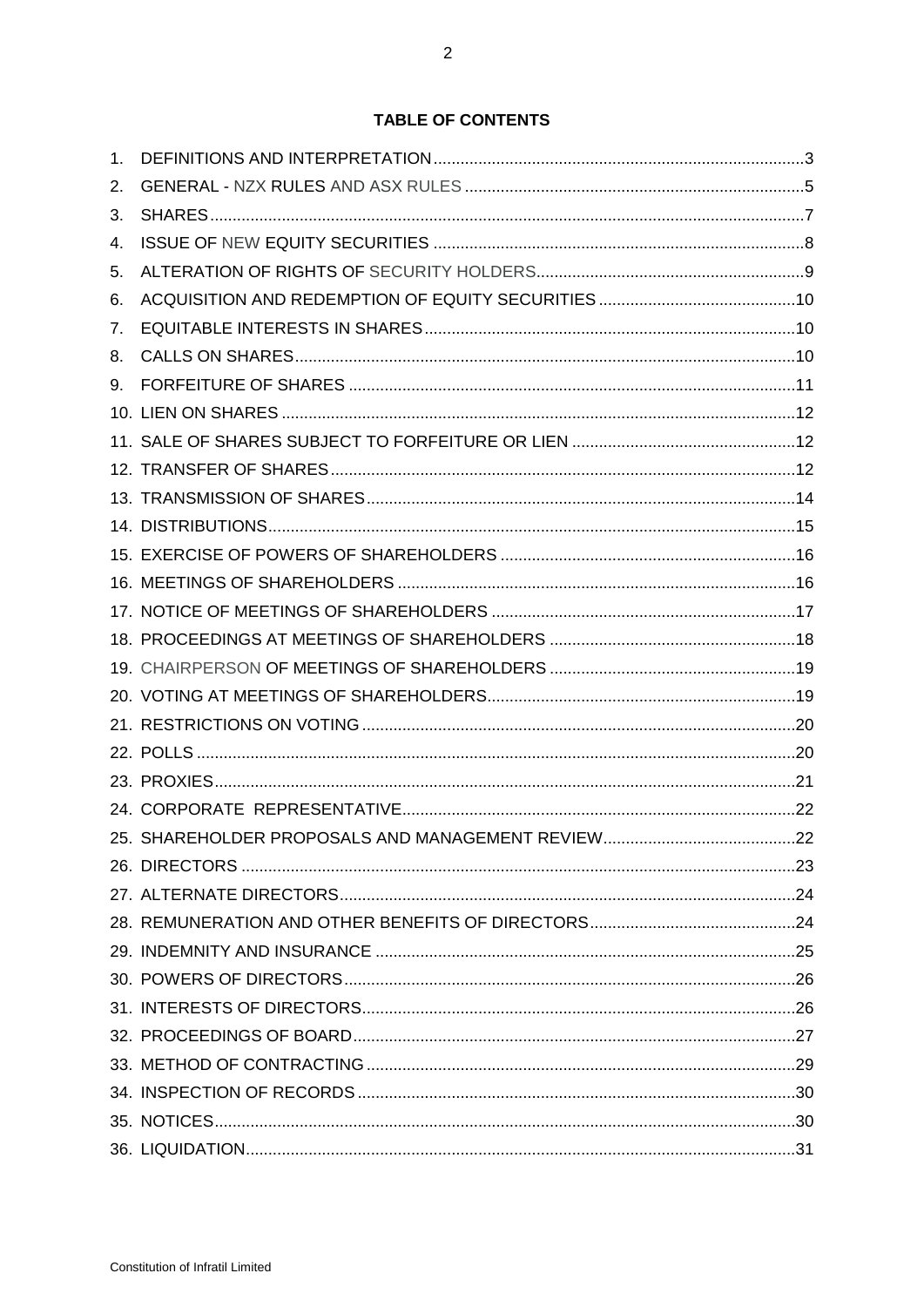### **CONSTITUTION**

#### **OF**

#### **INFRATIL LIMITED**

# **1. DEFINITIONS AND INTERPRETATION**

<span id="page-2-0"></span>1.1 **Definitions**: In this Constitution, unless the context otherwise requires:

"**Act**" means the Companies Act 1993.

"**Alternate Director**" means a person appointed by a Director as his or her alternate under section [27.](#page-23-0)

"**ASX**" means Australian Stock Exchange Limited.

"**ASX Rules**" means the Listing Rules of ASX and any other rules of ASX which are applicable while the Company is admitted to the Official List of ASX, each as amended or replaced from time to time, except to the extent of any express written waiver by ASX.

"**Board**" means Directors who number not less than the required quorum acting together as the board of directors of the Company.

"**Class**" means a class of Securities having identical rights, privileges, limitations and conditions, and includes or excludes Securities which NZX in its discretion deems to be, or not to be, of that class.

**"Company"** means Infratil Limited, incorporated in New Zealand under company number 597366.

**"Constitution"** means this constitution, as altered from time to time.

**"Director"** means a person appointed as a director of the Company in accordance with this Constitution.

**"Distribution"** has the meaning set out in section 2(1) of the Act.

**"Equity Security"** means an Equity Security as defined in the NZX Rules issued, or to be issued, by the Company, as the case may require.

**"Interest Group"** has the meaning set out in section 116 of the Act.

**"Interested",** in relation to a Director, has the meaning set out in section 139 of the Act.

**"month"** means calendar month.

**"NZX"** means NZX Limited and includes its successors and assigns and as the context permits includes any duly authorised delegate of the NZX (including the New Zealand Markets Disciplinary Tribunal).

"**NZX Incorporation Rules**" means those provisions of the NZX Rules required under the NZX Rules to be contained or incorporated by reference in this Constitution, as those provisions may be amended from time to time.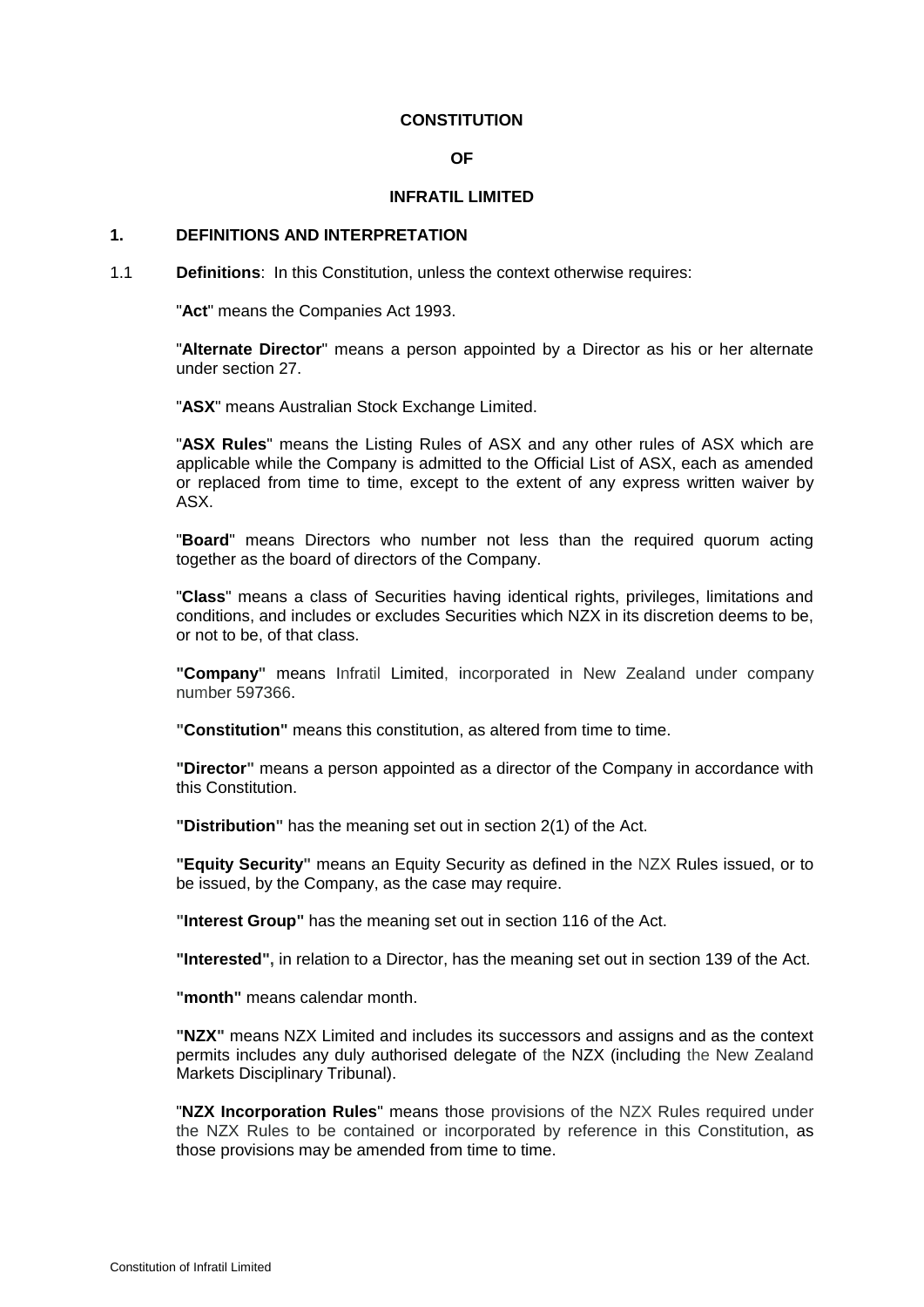**"NZX Rules"** means the Listing Rules of NZX applying to the Main Board (or any successor to that market) as altered from time to time by NZX .

**"Ordinary Resolution"** means a resolution that is approved by a simple majority of the votes of those Shareholders entitled to vote and voting on the question.

**"person"** includes an individual, partnership, firm, company, body corporate, corporation, association, organisation, trust, a state or government or any agency thereof, a municipal, local or regional authority, and any other entity or organisation, whether incorporated or not (in each case whether or not having a separate legal personality).

### "**Personal Representative**" means:

- (a) in relation to a deceased individual Shareholder, the executor, administrator or trustee of the estate of that Shareholder;
- (b) in relation to a bankrupt individual Shareholder, the assignee in bankruptcy of that Shareholder; and
- (c) in relation to any other individual Shareholder, a person appointed or deemed to have been appointed to administer property under the Protection of Personal and Property Rights Act 1988, a manager appointed or deemed to have been appointed thereunder, and a donee of an enduring power of attorney complying with that Act.

**"Records"** means the documents required to be kept by the Company under section 189(1) of the Act.

**"Representative"** means:

- (a) a person appointed as a proxy under section [23;](#page-20-0)
- (b) a Personal Representative; or
- (c) a representative appointed by a corporation under section [24.](#page-21-0)

**"Ruling"** has the meaning given to that term in the NZX Rules.

**"Security"** has the meaning given to that term in section 6 of the Financial Markets Conduct Act 2013.

**"Share"** means a share issued, or to be issued, by the Company, as the case may require.

**"Shareholder"** means a person whose name is entered in the Share Register as the holder for the time being of one or more Shares.

**"Share Register"** means the share register for the Company kept in accordance with the Act.

**"Share Registrar"** means an agent appointed by the Company to maintain the Share Register.

**"Special Resolution"** means a resolution approved by a majority of 75% or more of the votes of those Shareholders entitled to vote and voting on the question.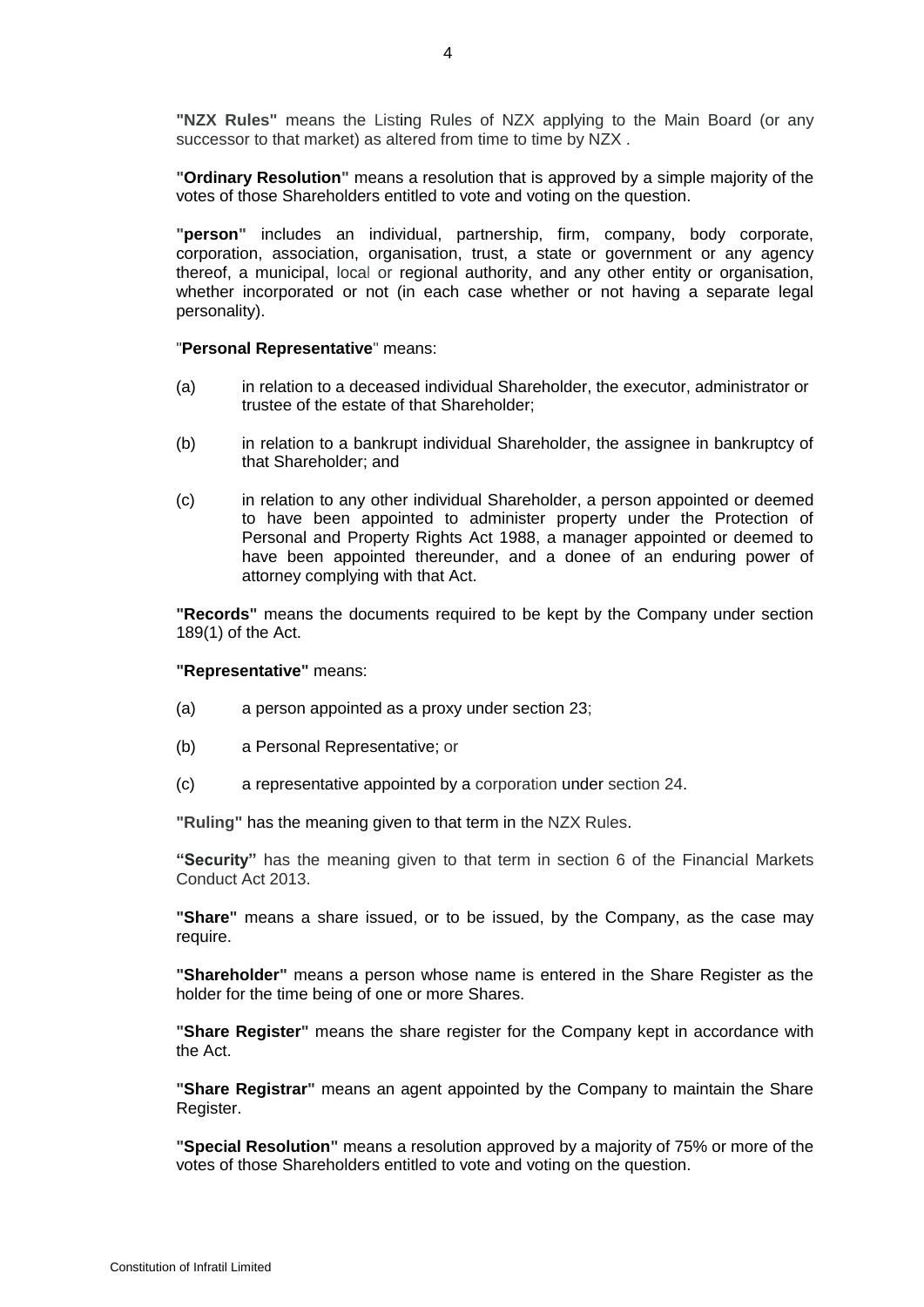**"Working Day"** has the meaning set out in section 2 of the Act.

- <span id="page-4-0"></span>1.2 **Definitions in the NZX Rules**: Words and expressions in this Constitution which commence with initial capital letters and are not defined in clause [1.1](#page-2-0) but are defined in the NZX Rules have the respective meanings given to them by the NZX Rules.
- 1.3 **Interpretation**: In this Constitution, unless the context otherwise requires:
	- (a) the table of contents, headings, and descriptions relating to sections of the Act, are inserted for convenience only and shall be ignored in construing this Constitution;
	- (b) the singular includes the plural and vice versa;
	- (c) one gender includes the other genders;
	- (d) reference to any legislation or to any provision of any legislation (including regulations and orders) includes:
		- (i) that legislation or provision as from time to time amended, reenacted or substituted;
		- (ii) any statutory instruments, regulations, rules and orders issued under that legislation or provision;
	- (e) "written" and "in writing" include any means of reproducing words, figures and symbols in a tangible and visible form;
	- (f) references to clauses and sections (other than sections of the Act) are references to clauses and sections in this Constitution, unless stated otherwise;
	- (g) a reference to *permitted by the Act* or *permitted by the NZX Rules* means not prohibited by the Act or not prohibited by the NZX Rules;
	- (h) where any word or expression is defined in this Constitution, any other grammatical form of that word or expression has a corresponding meaning;
	- (i) subject to section [1.2,](#page-4-0) words and expressions defined or explained in the Act have the same meaning in this Constitution.
- 1.4 **Constitution to prevail over Act**: If there is any conflict between:
	- (a) a provision in this Constitution and a provision in the Act which is expressly permitted to be altered by this Constitution; or
	- (b) a word or expression defined or explained in the Act and a word or expression defined or explained in this Constitution,

the provision, word or expression in this Constitution prevails.

#### **2. GENERAL - NZX RULES AND ASX RULES**

2.1 **Companies Act 1993**: The Company, the Board, each Director and each Shareholder have the rights, powers, duties and obligations set out in the Act except to the extent that they are negated or modified by this Constitution.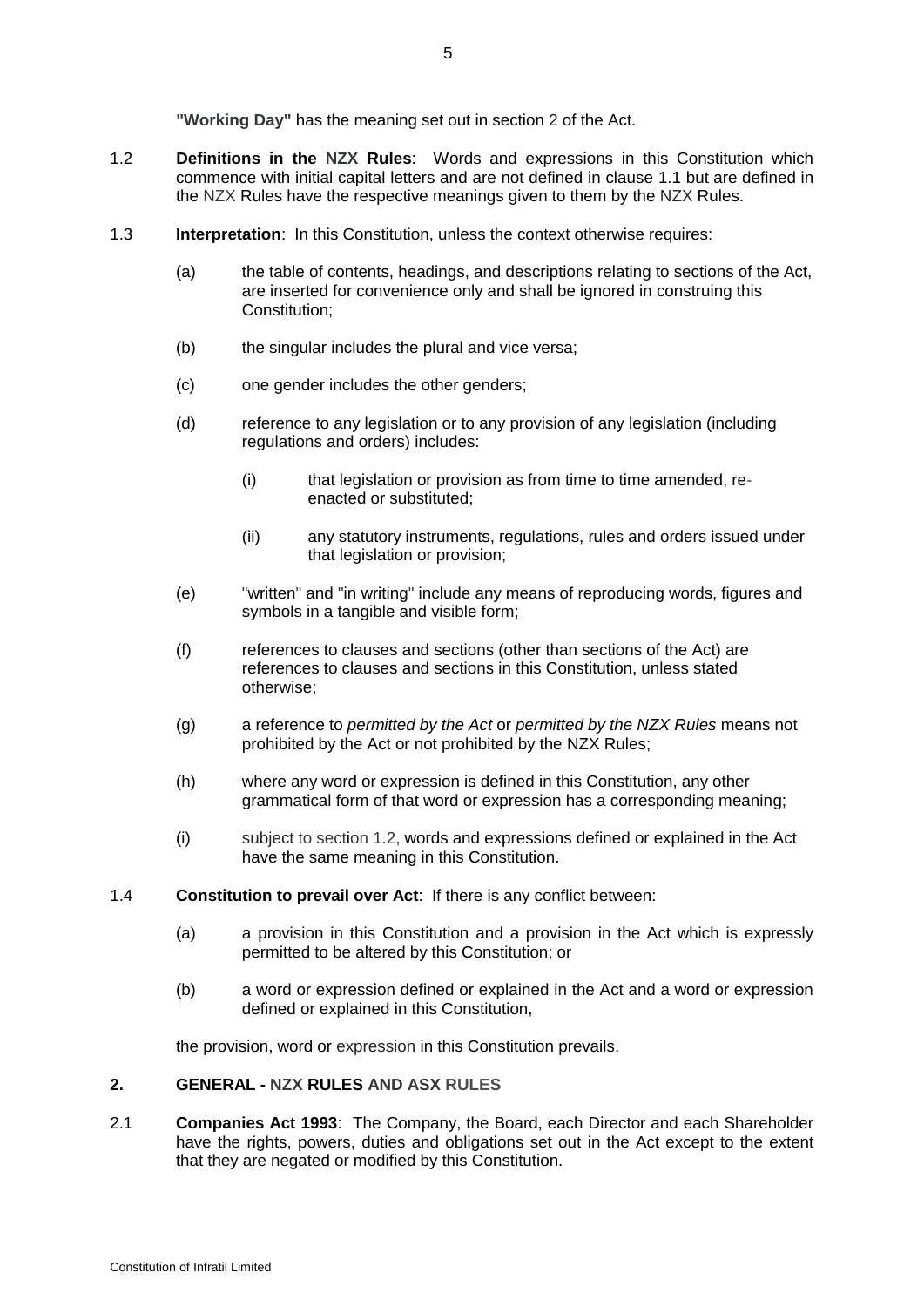- <span id="page-5-0"></span>2.2 **NZX Incorporation Rules**: The NZX Incorporation Rules are deemed to be incorporated in this Constitution, and shall have effect as if they were set out in full in this Constitution. Without limiting the preceding sentence, if at any time the NZX Incorporation Rules require or permit any act or omission which would otherwise be in contravention of this Constitution, that act or omission is deemed to be allowed by this Constitution.
- <span id="page-5-1"></span>2.3 **Compliance with NZX Rules**: The Company shall comply with the NZX Rules, subject to:
	- (a) the requirements of the Act and any other applicable legislative or regulatory requirements; and
	- (b) the terms of any Ruling relevant to the Company and given from time to time by NZX.
- 2.4 **Effect of failure to comply**: Failure to comply with:
	- (a) the NZX Rules; or
	- (b) a provision of this Constitution that corresponds with a provision of the NZX Rules,

shall not affect the validity or enforceability of any transaction, contract, action or other matter whatsoever (including the proceedings of, or voting at, any meeting) done or entered into by, or affecting, the Company, except that:

- (c) a party to a transaction or contract who knew of the failure to comply is not entitled to enforce that transaction or contract; and
- (d) this provision shall not affect the rights of any holder of any Securities of the Company against the Company or the Directors arising from the failure to comply.
- 2.5 **Effect of an NZX Ruling**: If the NZX has given a Ruling authorising any act or omission, which in the absence of that Ruling would be in contravention of the NZX Rules or this Constitution, that act or omission is deemed to be authorised by the NZX Rules and by this Constitution notwithstanding such contravention or inconsistency .
- <span id="page-5-3"></span>2.6 **Effect of an ASX Ruling**: If the ASX has given a waiver authorising any act or omission, which in the absence of that waiver would be in contravention of the ASX Rules or this Constitution, that act or omission is deemed to be authorised by the ASX Rules and by this Constitution notwithstanding such contravention or inconsistency .
- 2.7 **References to NZX Rules**: A reference in this Constitution to a specific NZX Rule includes that NZX Rule as it may be amended from time to time and any NZX Rule which may be substituted for that NZX Rule.
- <span id="page-5-2"></span>2.8 **Inconsistency with NZX Rules**: If any provision of this Constitution is inconsistent with the NZX Rules, that provision shall be deemed to be amended, or deleted, to the extent necessary to make that provision consistent with the NZX Rules.
- 2.9 **Cessation**: Clauses [2.2,](#page-5-0) [2.3](#page-5-1) and [2.8](#page-5-2) apply only for so long as the Company is party to a listing agreement with NZX. If the Company ceases to be party to a listing agreement with NZX those clauses shall cease to have effect. Clauses [2.6](#page-5-3) and [2.10](#page-6-0) apply only for so long as the Company is admitted to the Official List of the ASX. If the Company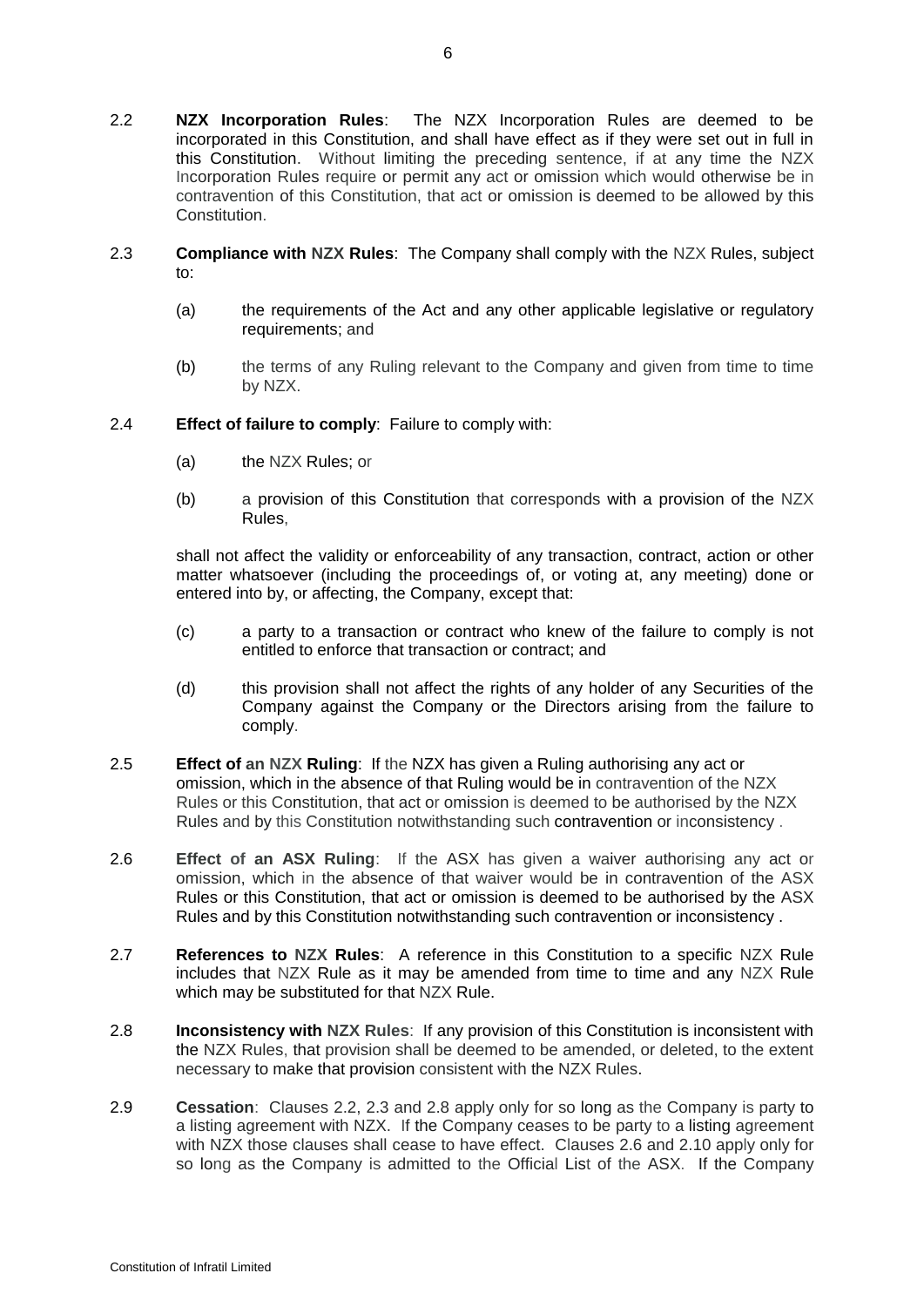ceases to be admitted to the Official List of the ASX those clauses shall cease to have effect.

- <span id="page-6-0"></span>2.10 **ASX Rules:** For so long as the Company is admitted to the Official List of the ASX:
	- (a) notwithstanding anything contained in this Constitution, if the ASX Rules prohibit an act being done, the act shall not be done;
	- (b) nothing contained in this Constitution prevents an act being done that the ASX Rules require to be done;
	- (c) if the ASX Rules require or authorise an act to be done or not to be done, authority is given for that act to be done or not to be done (as the case may be);
	- (d) if the ASX Rules require this Constitution to contain a provision and it does not contain such a provision, this Constitution is deemed to contain that provision;
	- (e) if the ASX Rules require this Constitution not to contain a provision and it contains such a provision, this Constitution is deemed not to contain that provision; and
	- (f) if any provision of this Constitution is or becomes inconsistent with the ASX Rules, this Constitution is deemed not to contain that provision to the extent of the inconsistency.
- <span id="page-6-2"></span>2.11 **NZX Rules Prevail**: Other than in respect of clauses [2.10,](#page-6-0) [2.12](#page-6-1) and [4.5,](#page-7-0) nothing in this Constitution will prohibit or restrict any action which is or may be permitted by the NZX Rules or NZX to be taken by the Company, the Board, each Director or Shareholders.
- <span id="page-6-1"></span>2.12 **Related Party Transaction Thresholds**: Subject always to a lower percentage threshold applying to the Company pursuant to either the NZX Rules or the ASX Rules, the percentage threshold at which a related party transaction requires shareholder approval or a waiver from seeking such approval (as the case may be) under NZX Rule 5.2.1, shall not exceed:
	- (a) for the purpose of paragraphs (a) to (d) of the Material Transaction definition in the NZX Rules, 5% of the Average Market Capitalisation of the Company; or
	- (b) for the purpose of paragraph (e) of the Material Transaction definition in the NZX Rules, 0.5% of the Average Market Capitalisation of the Company.

# **3. SHARES**

- 3.1 **Classes of Shares**: Different Classes of Shares may be issued by the Company. Without limiting the Classes which may be issued, any Share may be issued upon the basis that it:
	- (a) confers preferential rights to distributions of capital or income;
	- (b) confers special, limited or conditional voting rights;
	- (c) does not confer voting rights; or
	- (d) is redeemable in accordance with section 68 of the Act.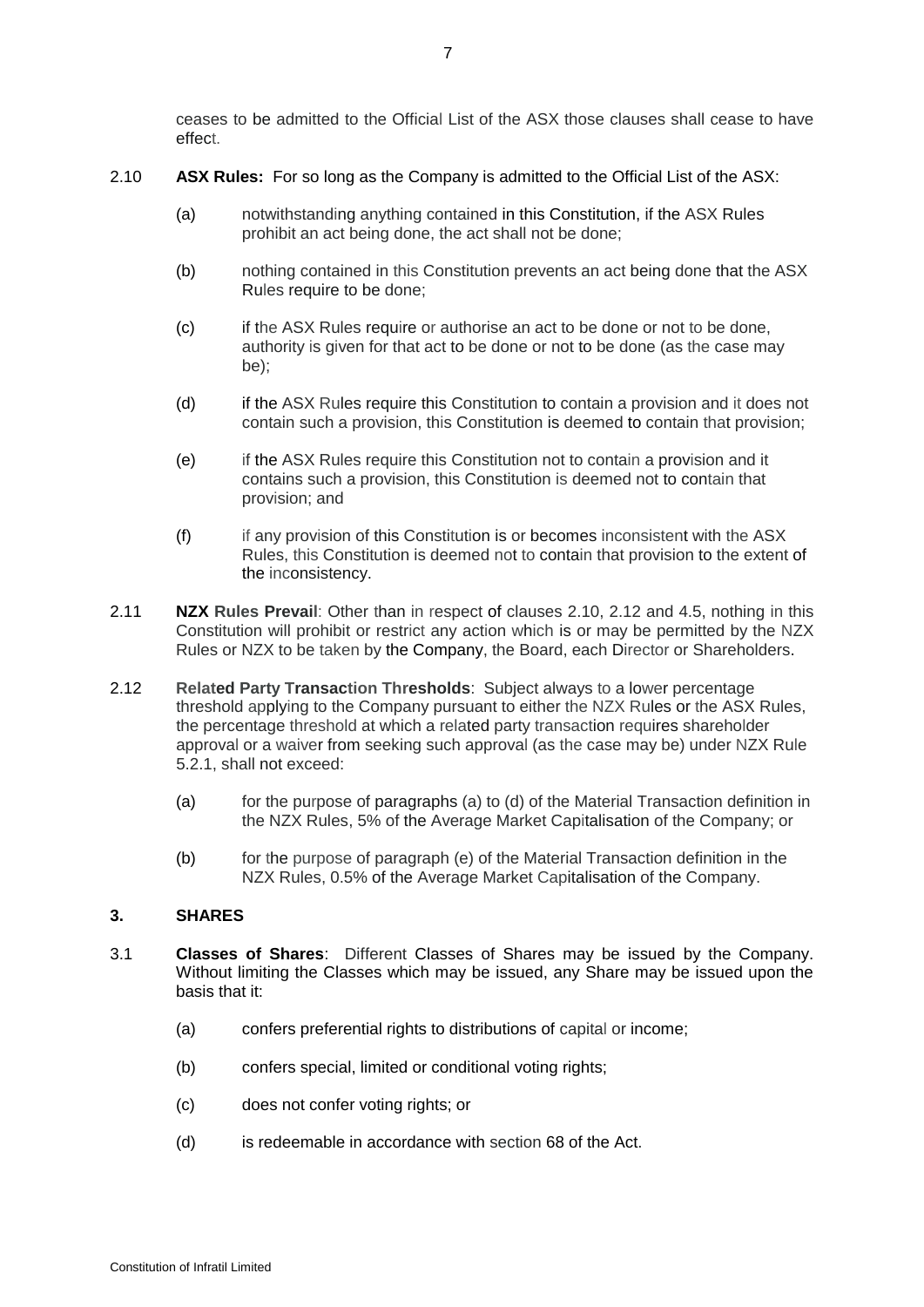- (a) consolidate and divide the Shares or any Class; and
- (b) subdivide the Shares or any Class,

in each case in proportion to those Shares or the Shares in that Class, as the case may be.

# **4. ISSUE OF NEW EQUITY SECURITIES**

- 4.1 **Existing Equity Securities**: Nothing in this Constitution amends or varies in any respect whatsoever the terms of issue or any rights or obligations attaching to any Equity Securities that the Company already has on issue as at the time of adoption of this Constitution.
- 4.2 **Powers of Board to issue**: Subject to the NZX Rules, clause [2.12](#page-6-1) and clause [4.5,](#page-7-0) the Board may issue Shares or other Equity Securities, to any person and in any number it thinks fit. The provisions of sections 45(1) and 45(2) of the Act shall not apply to any issue or proposed issue of Shares by the Company.
- 4.3 **Transfer of Rights**: Every person to whom unissued Equity Securities are offered pursuant to an offer complying with NZX Rule 7.3.4(a) may decline or accept the offer, or transfer their Rights thereunder to any person or persons to whom the Equity Securities, when issued, could be transferred but the Directors have the same right to decline to accept any such transfer as they would have if the transfer were a transfer of Shares, and the provisions of this Constitution as to the transfer of Shares, with all necessary modifications, apply to transfers of Rights to unissued Equity Securities.
- <span id="page-7-1"></span>4.4 **Bonus issues**: Subject to the NZX Incorporation Rules, the Board may resolve to apply any amount which is available for Distribution either:
	- (a) in paying up in full Shares or other Securities of the Company to be issued credited as fully paid to:
		- (i) the Shareholders who would be entitled to that amount if it were distributed by way of dividend, and in the same proportions (except to the extent that such issue excludes Shareholders in a jurisdiction outside New Zealand if, in the Company's reasonable opinion, it would be unduly onerous to make the offer in that jurisdiction); and
		- (ii) if applicable, the holders of any other Securities of the Company who are entitled by the terms of issue of such Securities to participate in bonus issues by the Company, whether at the time the bonus issue is made to the Shareholders, or at some later time, in accordance with their respective entitlements; or
	- (b) in paying up any amount which is unpaid on any Shares held by the Shareholders referred to in clause [4.4\(a\)\(i\),](#page-7-1) or partly in one way and partly in the other.
- <span id="page-7-0"></span>4.5 **Modification of Listing Rules for New Issues**: Clause [2.11](#page-6-2) above shall not apply to the following matters:
	- (a) **Issues within 15% Limit**: Notwithstanding any higher percentage of Equity Securities that may be issued by the Company without shareholder approval under the terms of NZX Rule 4.5.1, each percentage figure specified in that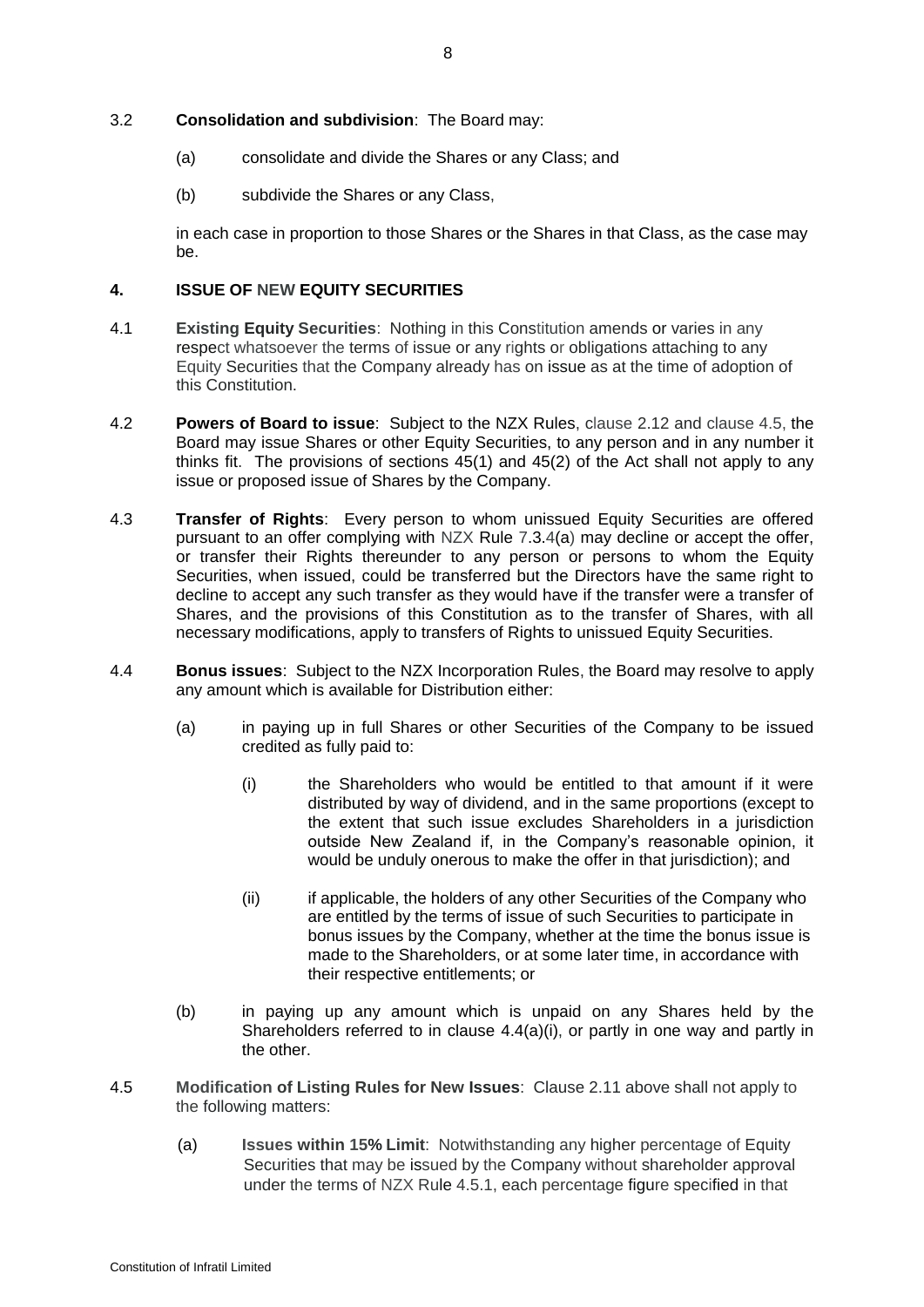Rule shall be read as 15% (or such lower amount as may subsequently come into force in the NZX Rules) and will apply to the Company accordingly.

- (b) **Participation of Directors and their Associated Persons in Placements**: Where the NZX Rules permit Directors and their Associated Persons to participate in an issue of Equity Securities under NZX Rule 4.5.1, their participation in such issue shall be subject to the additional restrictions that:
	- (i) if immediately prior to the relevant issue of Equity Securities of the relevant Class such Director or Associated Person holds over 2% of the Equity Securities of the relevant Class on issue, their participation in the issue under NZX Rule 4.5.1 is to be limited to the extent necessary to ensure that their percentage holding of Equity Securities of the relevant Class does not increase from what it was immediately prior to the relevant issue under NZX Rule 4.5.1 taking place; and
	- (ii) if immediately prior to the relevant issue of Equity Securities of the relevant Class such Director or Associated Person holds less than or equal to 2% of the Equity Securities of the relevant Class on issue, their participation in the issue under NZX Rule 4.5.1 is to be limited as follows:
		- (A) their percentage holding of Equity Securities of the relevant Class is not greater than 2% as a result of the relevant issue under NZX Rule 4.5.1 taking place; and
		- (B) they shall not be allotted more than 20% of the relevant issue under NZX Rule 4.5.1.
- <span id="page-8-0"></span>(c) **Participation of Directors and their Associated Persons in Employee Offers**: Where the NZX Rules permit Directors and their Associated Persons to participate in an issue of Equity Securities under NZX Rule 4.6.1, their participation shall be subject to the additional restriction that all of such persons do not, in aggregate, receive more than 30% of all Equity Securities that are allotted through an offer under NZX Rule 4.6.1 (provided that, for the purposes of this clause [4.5\(c\),](#page-8-0) an issue to a Director or an Associated Person of a Director made in that person's capacity as a trustee of a bona fide employee share or superannuation scheme or suchlike, where that person has no beneficial interest, is deemed to not be an issue in which Directors and their Associated Persons participate).

# **5. ALTERATION OF RIGHTS OF SECURITY HOLDERS**

- <span id="page-8-1"></span>5.1 **Procedure in respect of Shares**: The Company shall, before taking action affecting the rights attached to any Shares, comply with the provisions of sections 116 and 117 of the Act.
- 5.2 **Issue of equal or prior ranking Equity Securities**: For the purposes of clause [5.1,](#page-8-1) the issue of further Shares which rank equally with, or in priority to, any existing Shares, whether as to voting rights, Distributions or otherwise, is deemed not to be action affecting the rights attaching to those existing Shares.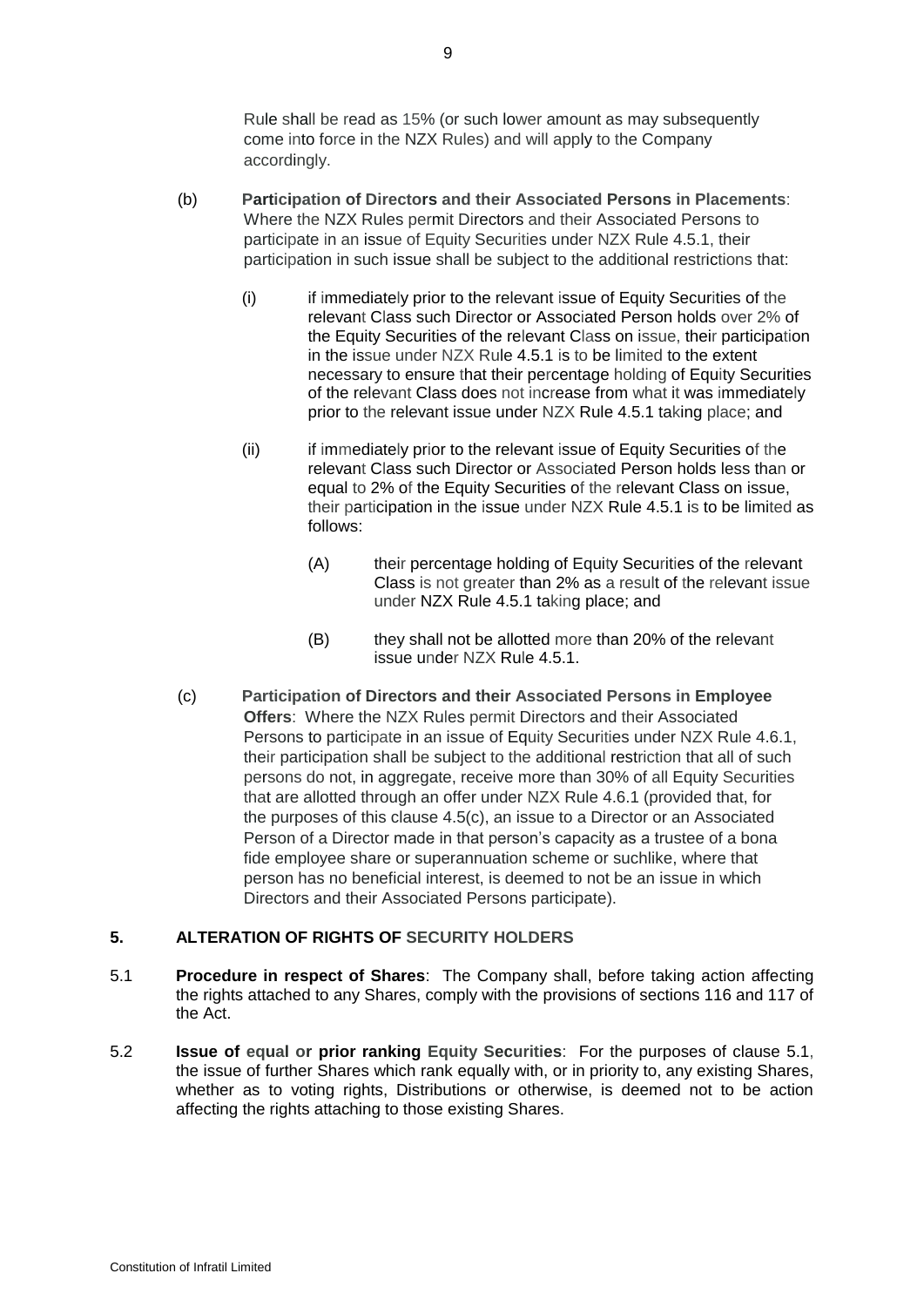# **6. ACQUISITION AND REDEMPTION OF EQUITY SECURITIES**

#### 6.1 **Powers to acquire, redeem and hold Securities**: The Company may:

- (a) purchase or otherwise acquire Shares or other Equity Securities from one or more Shareholders;
- (b) redeem any redeemable Shares or other Equity Securities; and
- (c) hold any Shares or other Equity Securities so purchased, acquired or redeemed, in accordance with the provisions, and subject to the restrictions, of the Act and this Constitution (including the NZX Rules).

# **7. EQUITABLE INTERESTS IN SHARES**

- 7.1 **No notice of trusts**: No notice of a trust, whether express, implied, or constructive, may be entered on the Share Register.
- 7.2 **No recognition of equitable interests**: Except as required by law or by this Constitution, no person shall be recognised by the Company as holding any Share upon trust and the Company shall not be bound by, nor be compelled to recognise (even after notice), any equitable, contingent, future or partial interest in any Share, or any interest in any fraction or part of a Share or (except as provided by this Constitution or by law) any other rights in respect of any Share, except an absolute right of the registered holder to the entire Share.

#### **8. CALLS ON SHARES**

- 8.1 **Board may make calls**: The Board may, from time to time, make such calls as it thinks fit upon the Shareholders in respect of any amounts unpaid on any Shares held by them which are not made payable at fixed times by the terms of issue of those Shares. A call may be made payable by instalments. The Board may revoke or postpone any call.
- 8.2 **Time of call**: A call is deemed to be made at the time when the resolution of the Board making the call is passed.
- 8.3 **Fixed instalments deemed calls**: An amount which, by the terms of issue of a Share, is payable on allotment or at a fixed date is deemed for the purposes of this Constitution to be a call duly made and payable on the date on which the amount is payable.
- 8.4 **Notice of call**: At least 14 days' notice of any call shall be given to the holder of the Share in respect of which the call is made, specifying the time and place of payment.
- 8.5 **Differential calls**: The Board may, on the issue of Shares, differentiate between the Shareholders as to the amounts to be paid in respect of the Shares and the times of payment of such amounts.
- 8.6 **Manner of payment**: A Shareholder by whom a call is payable shall pay the amount of the call to the Company at the time and place specified by the Board.
- 8.7 **Joint Shareholders**: Joint Shareholders are jointly and severally liable to pay all calls in respect of Shares registered in their names.
- 8.8 **Default interest**: If a call in respect of a Share is not paid on or before the due date, the Shareholder by whom the call is payable shall pay interest on the call from the due date to the date of actual payment at such rate as the Board determines, unless the Board waives payment of interest wholly or in part.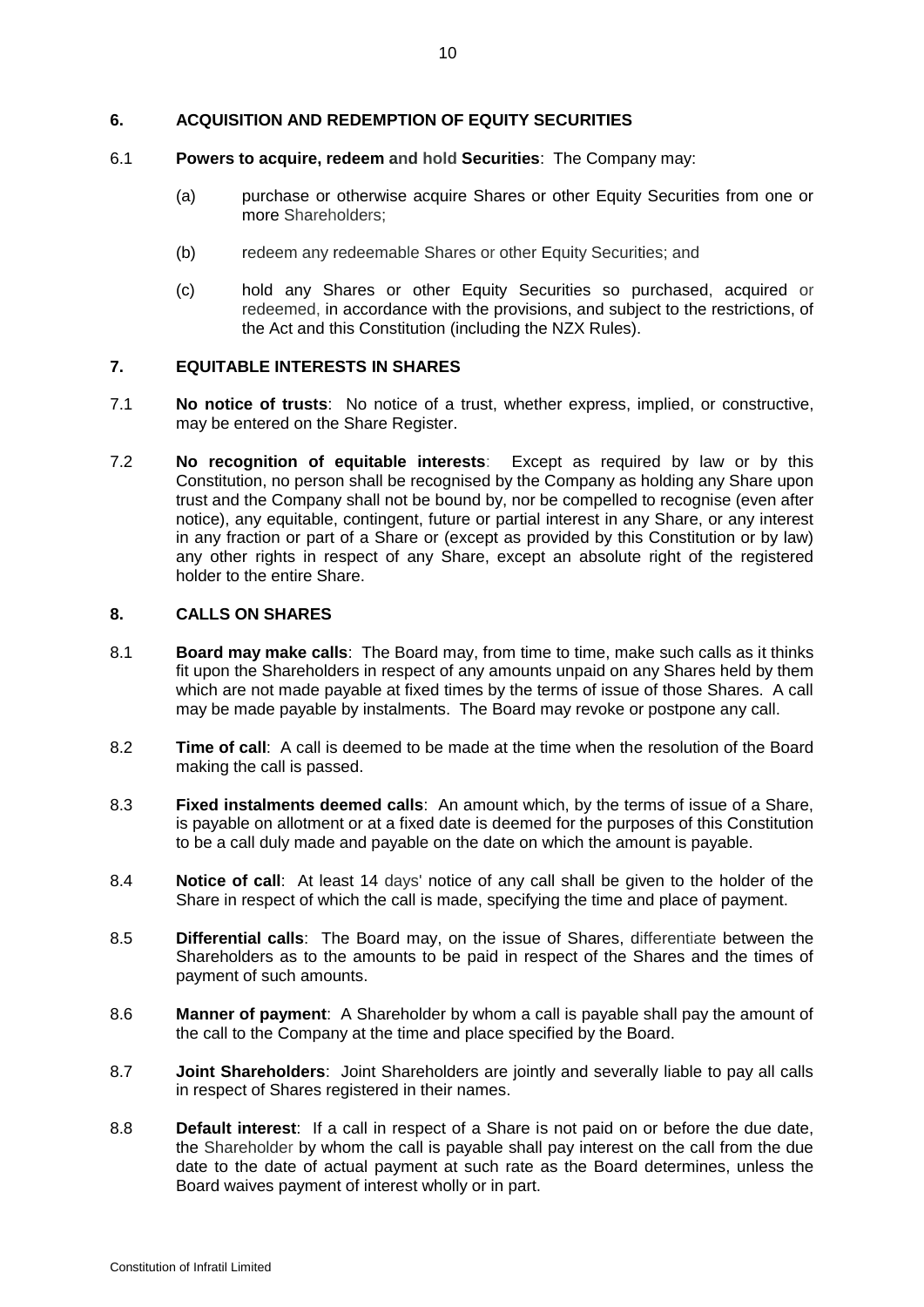- (a) it is sufficient to prove that:
	- (i) the name of the relevant Shareholder is entered in the Share Register as the holder, or one of the holders, of the Shares to which the call relates; and
	- (ii) except in relation to any amount which, by the terms of issue of a Share, is payable on allotment or at a fixed date, the resolution making the call is entered in the Records and notice of the call has been duly given, and proof of the matters mentioned in this clause is conclusive evidence of the debt; and
- (b) it is not necessary to prove the appointment or qualification of any member of the Board which made the call nor any other matter.
- 8.10 **Payment in advance of calls**: The Company may receive from any Shareholder in advance any amount uncalled and unpaid upon any Shares held by that Shareholder and may, until the date on which the amount becomes payable pursuant to a call, pay interest on the amount at such rate as the Board and the Shareholder agree.
- 8.11 **Cancellation of unpaid amounts**: No obligation to pay any amount which is unpaid on any Equity Security shall be cancelled, reduced or deferred without the authority of an Ordinary Resolution.

### **9. FORFEITURE OF SHARES**

- 9.1 **Notice requiring payment of call**: If a Shareholder fails to pay any call or instalment of a call on the due date, the Company may at any time thereafter by written notice to that Shareholder require payment of the amount unpaid together with any accrued interest and all expenses incurred by the Company by reason of such non-payment.
- 9.2 **Contents of notice**: The notice shall specify a further date (not earlier than 14 days after the date of service of the notice) on or before which the payment is to be made, and shall state that, if payment is not made by the specified date, the Share in respect of which the call or instalment of a call is due, is liable to be forfeited.
- 9.3 **Forfeiture for non-payment:** If payment is not made by the date specified in the notice then, at any time thereafter before the payment required by the notice has been made, any Share in respect of which the notice has been given may be forfeited by a resolution of the Board to that effect. The forfeiture shall include all Distributions declared in respect of the forfeited Share and not paid before the forfeiture.
- 9.4 **Notice of forfeiture**: When a Share has been forfeited, the Company shall give notice of the resolution to the Shareholder in whose name the Share stood immediately prior to the forfeiture, and shall enter in the Share Register details of the forfeiture.
- 9.5 **Cancellation of forfeiture**: A forfeiture may be cancelled at any time before the sale of the forfeited Share, on such terms as the Board thinks fit.
- 9.6 **Effect of forfeiture:** The holder of a Share which has been forfeited ceases to be a Shareholder in respect of the forfeited Share, but remains liable to the Company for all money payable in respect of the forfeited Share.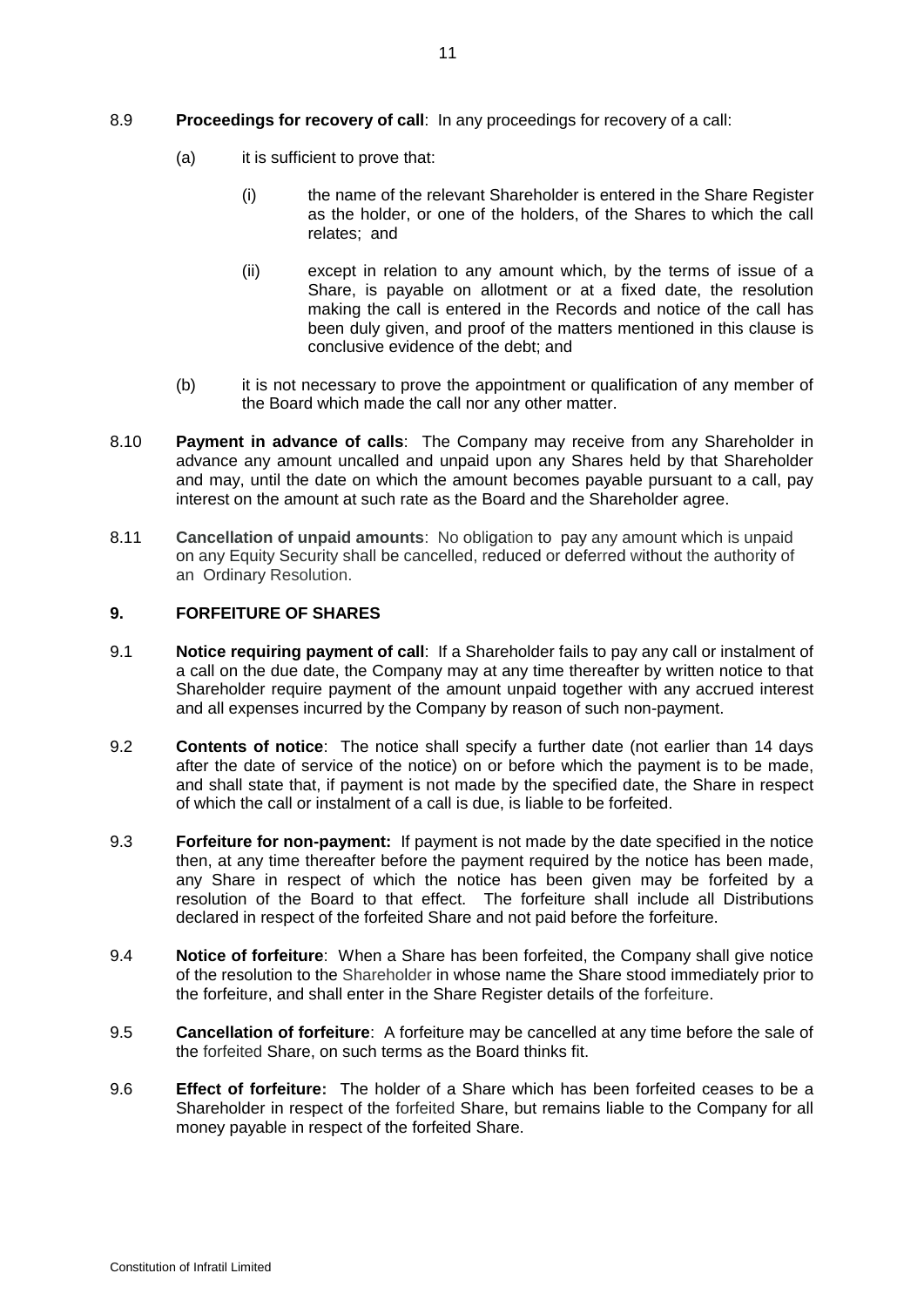# **10. LIEN ON SHARES**

- 10.1 **Lien on Shares**: The Company has a first and paramount lien upon each Share, the proceeds of sale of the Share, and all Distributions made in respect of the Share, for:
	- (a) all unpaid calls owing in respect of the Share and interest thereon (if any); and
	- (b) any amount which the Company may be called upon to pay under any legislation in respect of the Share, whether or not the due date for payment thereof has arrived.
- 10.2 **Waiver of lien**: Unless otherwise agreed between the Company and the relevant Shareholder, the registration of a transfer of a Share shall operate as a waiver of any lien which the Company may have on that Share, except as provided in clause [13.2.](#page-13-0)

# **11. SALE OF SHARES SUBJECT TO FORFEITURE OR LIEN**

- 11.1 **Company may sell Shares**: The Company may sell any forfeited Share, or any Share on which the Company has a lien, in such manner as the Board thinks fit, but the Company shall not sell any Share:
	- (a) unless the amount in respect of which a lien exists is due and payable; and
	- (b) until the expiry of 14 days after written notice demanding payment of the amount has been given to the person entitled to receive notice of meetings of Shareholders in respect of the Share.
- 11.2 **Proceeds of sale**: The net proceeds (after deduction of any expenses) of the sale of a forfeited Share or of any Share sold for the purpose of enforcing a lien shall be applied in or towards satisfaction of any unpaid calls, interest or other amount in respect of which any lien exists (as the case may require). The residue, if any, shall be paid to the holder of the Share at the time of its forfeiture or, in the case of a Share sold for the purpose of enforcing a lien, the holder immediately prior to the sale or, if applicable in either case, to the Personal Representative of the holder.
- 11.3 **Evidence**: A certificate by a Director that any power of sale has arisen and is exercisable by the Company under this Constitution, or that a Share has been forfeited on the date stated in the certificate, shall be conclusive evidence of those facts.
- 11.4 **Sale procedure**: For giving effect to any sale after forfeiture of any Share or for enforcing a lien over any Share, the Board may authorise any person to transfer any Share to the purchaser. The purchaser shall be registered as the holder of the Share and shall not be bound to see to the application of the purchase money, and the title of the purchaser shall not be affected by any irregularity or invalidity in relation to the sale. The remedy of any person having a cause of action in relation to the sale is in damages only and solely against the Company.

# <span id="page-11-1"></span>**12. TRANSFER OF SHARES**

- <span id="page-11-0"></span>12.1 **Right to transfer**: Subject to any restrictions contained in this Constitution, a Shareholder or Personal Representative may transfer any Share:
	- (a) by an instrument of transfer which complies with this Constitution; or
	- (b) under a system of transfer approved under section 376 of the Financial Markets Conduct Act 2013 which is applicable to the Company; or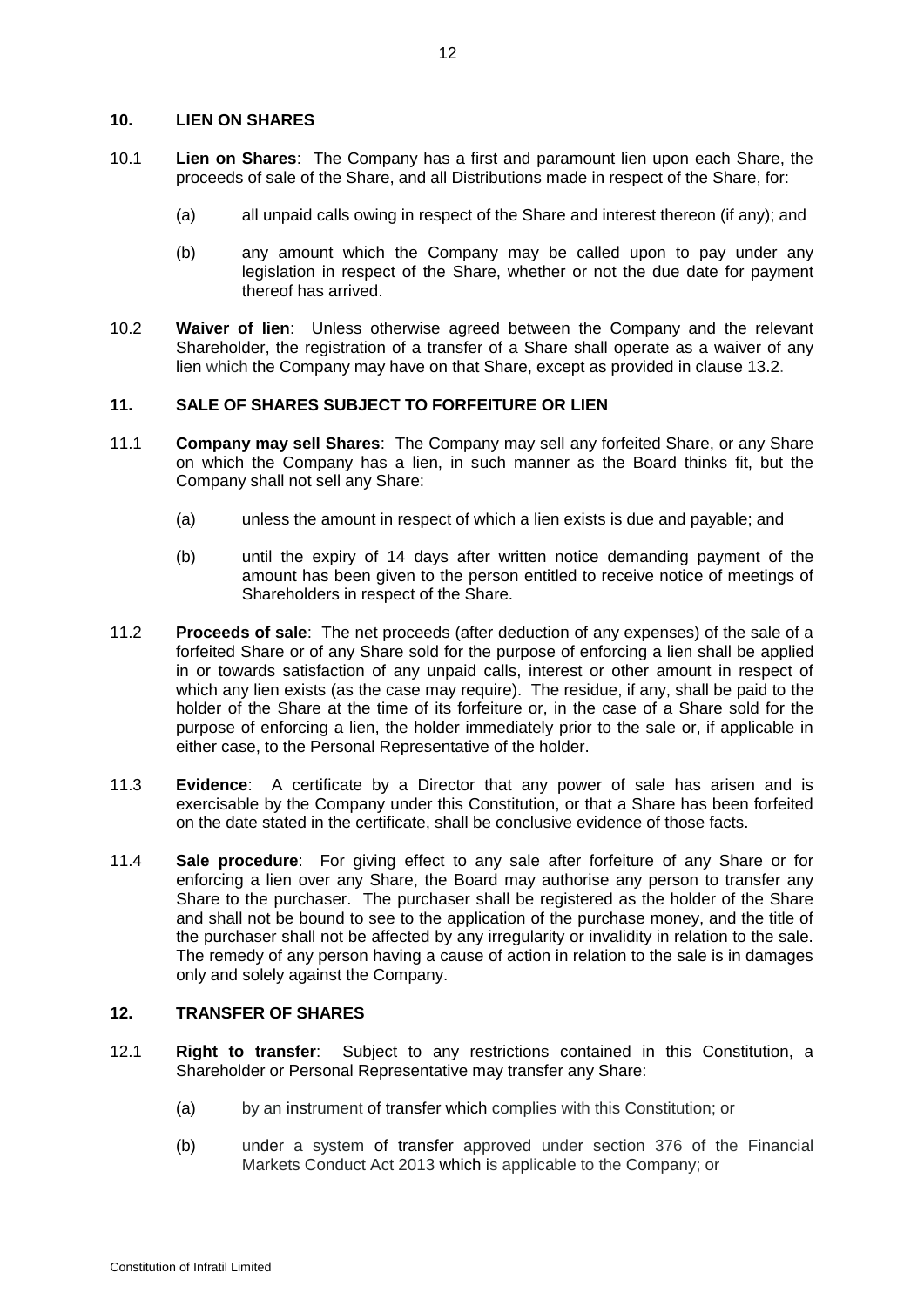- <span id="page-12-0"></span>(c) under any other share transfer system which operates in relation to the trading of securities on any stock exchange outside New Zealand on which Shares are listed and which is applicable to the Company.
- <span id="page-12-1"></span>12.2 **Method of Transfer**: A Share which is disposed of in a transaction which complies with the requirements of a system of transfer authorised under clause [12.1\(b\)](#page-11-0) or [12.1\(c\)](#page-12-0) may be transferred in accordance with the requirements of that system. Where an instrument of transfer executed by a transferor outside New Zealand would have complied with the provisions of Subpart 9 of Part 5 of the Financial Markets Conduct Act 2013 if it had been executed in New Zealand, it may nevertheless be registered by the Company if it is executed in a manner acceptable to the Company or the Share Registrar.
- 12.3 **Other forms of transfer**: An instrument of transfer of Shares to which the provisions of clause [12.2](#page-12-1) are not applicable shall:
	- (a) be in any common form or any other form approved by the Company or the Share Registrar;
	- (b) be signed or executed by or on behalf of the transferor;
	- (c) if registration as holder of the Share imposes a liability on the transferee, be signed or executed by or on behalf of the transferee.
- 12.4 **Delivery to Company**: An instrument transferring Shares must be delivered to the Company or to the Share Registrar, together with such evidence (if any) as the Company or the Share Registrar reasonably requires to prove the title of the transferor to, or right of the transferor to transfer, the Shares.
- 12.5 **Board may refuse to register**: Subject to section 84 of the Act (which imposes certain procedural requirements on a board), the Board may refuse to register a transfer of any Share if:
	- (a) the Company has a lien on the Share;
	- (b) the transferor fails to produce such evidence as the Company or the Share Registrar reasonably requires to prove the title of the transferor to, or right of the transferor to transfer, the Share; or
	- (c) registration of the transfer (together with registration of any further transfer or transfers then held by the Company and awaiting registration) would result in less than a Minimum Holding of Shares of the relevant Class standing in the name of the transferee,

provided that the Board resolves to exercise its power under this clause within 30 Working Days after receipt of the relevant transfer and notice of the resolution is sent to the transferor and to the transferee within five Working Days of the resolution being passed by the Board.

- 12.6 **When transfer effective**: A transferor of a Share is deemed to remain the holder of the Share until the name of the transferee is entered in the Share Register in respect of the Share.
- 12.7 **Company to retain transfer**: If the Company registers an instrument of transfer it shall retain the instrument.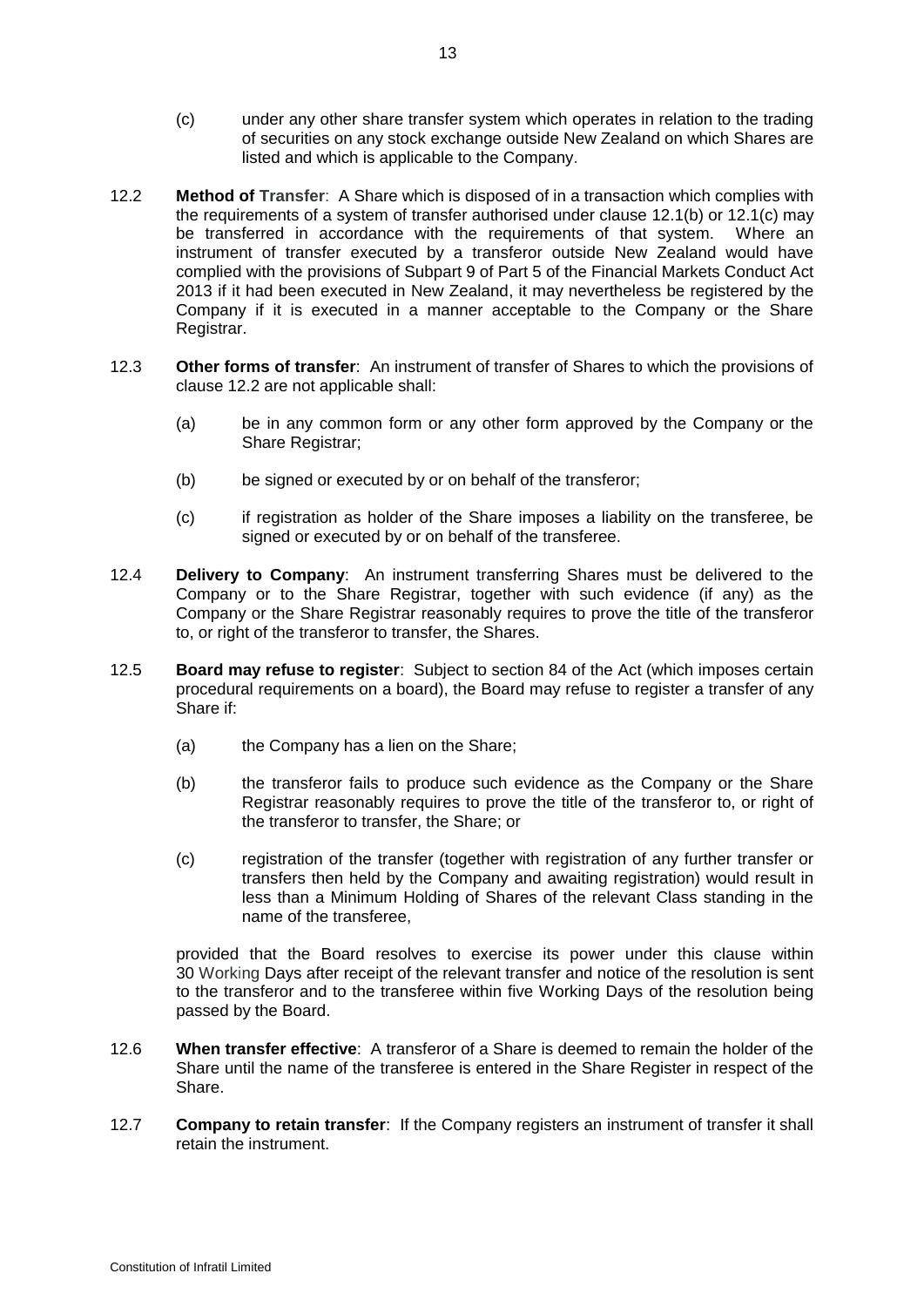- 12.8 **Multiple registers**: The Share Register may, by resolution of the Board, be divided into two or more registers, which may be kept in different places, and may be kept by one or more Share Registrars.
- <span id="page-13-1"></span>12.9 **Compulsory disposal when holding less than Minimum Holding**: The Board may at any time give notice to a Shareholder holding less than a Minimum Holding of Shares of any Class that if at the expiration of three months after the date the notice is given the Shareholder still holds less than a Minimum Holding of Shares of that Class, the Board may exercise the power of sale of those Shares set out in this clause. If that power of sale becomes exercisable:
	- (a) The Board may arrange for the sale of the relevant Shares on behalf of the Shareholder, on market (including through a broker acting on the Company's behalf).
	- (b) The Shareholder shall be deemed to have authorised the Company to act on behalf of the Shareholder in relation to the sale of the relevant Shares, and to sign all necessary documents relating to such sale.
	- (c) The Company shall account to the Shareholder for the net proceeds of sale (after deduction of reasonable sale expenses) which shall be held on trust by the Company for, and paid (together with interest at such rate (if any) as the Board deems appropriate) to, the Shareholder, on surrender of the certificate (if any) relating to the relevant Shares.
	- (d) The title of the purchaser of any Shares sold pursuant to this clause shall not be affected by any irregularity in the exercise or purported exercise of the power of sale specified in this clause and the receipt of the Company shall be a good discharge to the purchaser for the purchase price (and, for the avoidance of doubt, the purchaser shall have no obligation to ensure the proceeds of the sale of those securities is applied in accordance with this clause [12.9\)](#page-13-1).
- 12.10 **Securities other than Shares**: The provisions of this section [12](#page-11-1) shall apply, with any necessary modifications, to Securities of the Company other than Shares except to the extent (if any) provided otherwise by the terms of issue of such Securities, by the NZX Rules, or by law.

# **13. TRANSMISSION OF SHARES**

- 13.1 **Transmission on death of Shareholder**: If a Shareholder dies the survivor, if the deceased was a joint Shareholder, or the Personal Representative, shall be the only persons recognised by the Company as having any title to or interest in the Shares of the deceased Shareholder but nothing in this clause shall release the estate of a deceased joint Shareholder from any liability in respect of any Share or constitute a release of any lien which the Company may have in respect of any Share.
- <span id="page-13-0"></span>13.2 **Rights of Personal Representatives**: A Personal Representative of a Shareholder:
	- (a) is entitled to exercise all rights (including without limitation the rights to receive Distributions, to attend meetings and to vote in person or by Representative), and is subject to all limitations, attached to the Shares held by that Shareholder; and
	- (b) is entitled to be registered as holder of those Shares, but such registration shall not operate as a release of any rights (including any lien) to which the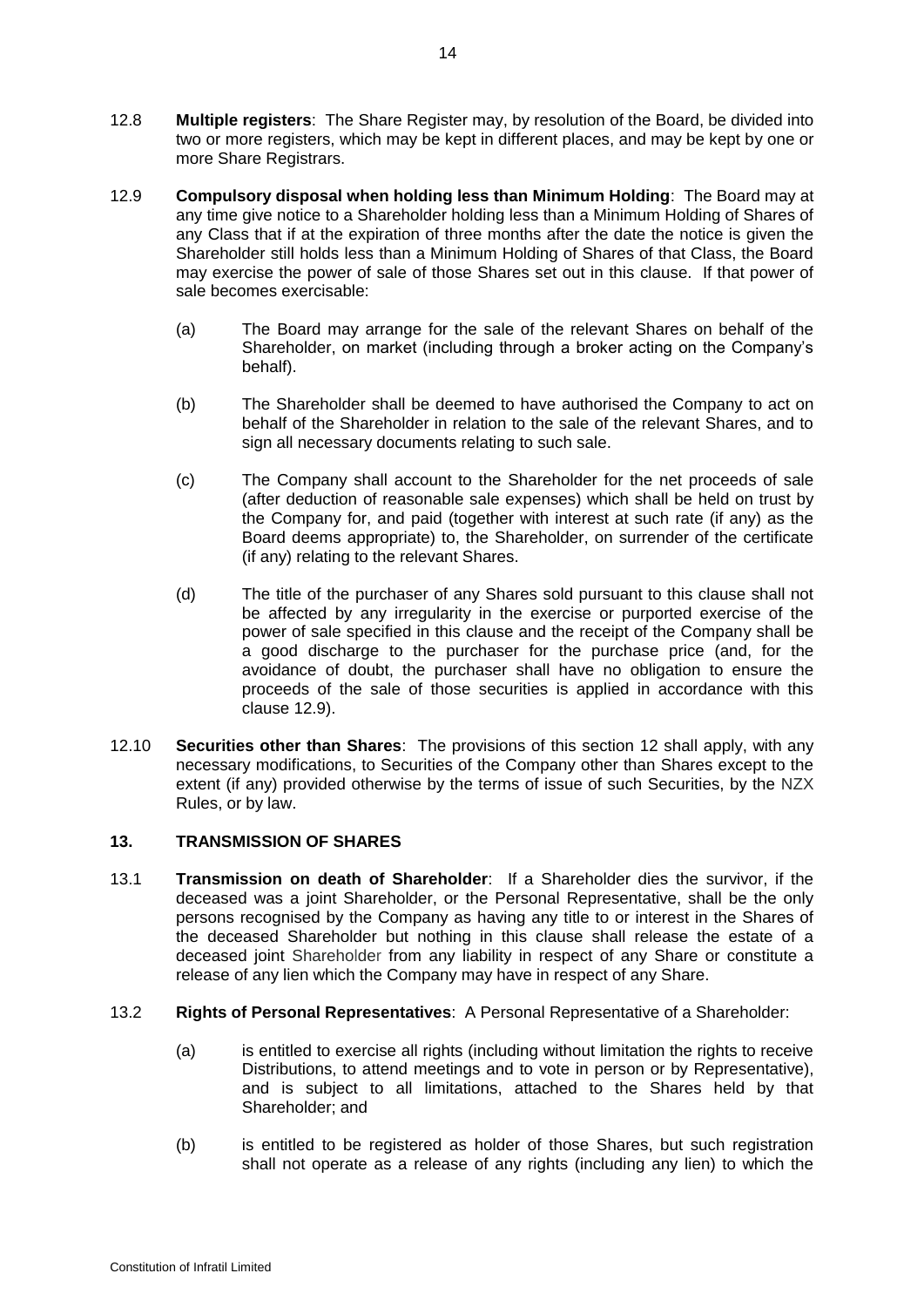Company was entitled prior to registration of the Personal Representative pursuant to this sub-clause.

13.3 **Joint Personal Representatives**: Where a Share is subject to the control of two or more persons as Personal Representatives, they shall, for the purposes of this Constitution, be deemed to be joint holders of the Share.

# **14. DISTRIBUTIONS**

- 14.1 **Power to authorise**: The Board, if satisfied on reasonable grounds that the Company will immediately after the Distribution satisfy the solvency test may, subject to the Act and this Constitution, authorise Distributions by the Company at times, and of amounts, and to any Shareholders, as it thinks fit and may do everything which is necessary or expedient to give effect to any such Distribution.
- 14.2 **Form of Distribution**: Subject to the rights of holders of any Shares in a Class, the Board may make a Distribution in such form as it thinks fit, but except as provided in clause [14.3](#page-14-0) shall not differentiate between Shareholders as to the form in which a Distribution is made without the prior approval of the Shareholders.
- <span id="page-14-0"></span>14.3 **Currency of payment**: The Board, if its thinks fit, may differentiate between Shareholders as to the currency in which any Distribution is to be paid. In exercising its discretion the Board may have regard to the registered address of a Shareholder, the register on which a Shareholder's Shares are registered and such other matters (if any) as the Board considers appropriate. If the Board determines to pay a Distribution in a currency other than New Zealand currency, the amount payable shall be converted from New Zealand currency in such manner, at such time, and at such exchange rate, as the Board thinks fit.
- 14.4 **Entitlement to dividends**: The Board shall not authorise a dividend:
	- (a) in respect of some but not all the Shares in a Class; or
	- (b) that is of a greater value per Share in respect of some Shares of a Class than it is in respect of other Shares of that Class,

unless the amount of the dividend in respect of a Share of that Class is in proportion to the amount paid to the Company in satisfaction of the liability of the Shareholder under this Constitution or under the terms of issue of the Share, but a Shareholder may waive that Shareholder's entitlement to receive a dividend or any part thereof by written notice to the Company signed by or on behalf of the Shareholder.

- 14.5 **Deduction of money**: The Board may deduct from a Distribution payable to a Shareholder any amount which is due and payable by the Shareholder to the Company on account of calls or otherwise in relation to any Shares held by that Shareholder.
- 14.6 **Method of payment**: A Distribution payable in cash may be paid in such manner as the Board thinks fit to the entitled Shareholder or, in the case of joint Shareholders, to the Shareholder named first in the Share Register, or to such other person and in such manner as the Shareholder or joint Shareholders may in writing direct. Any one of two or more joint Shareholders may give a receipt for any payment in respect of the Shares held by them as joint Shareholders.
- 14.7 **No interest on Distributions**: The Company is not liable to pay interest in respect of any Distribution.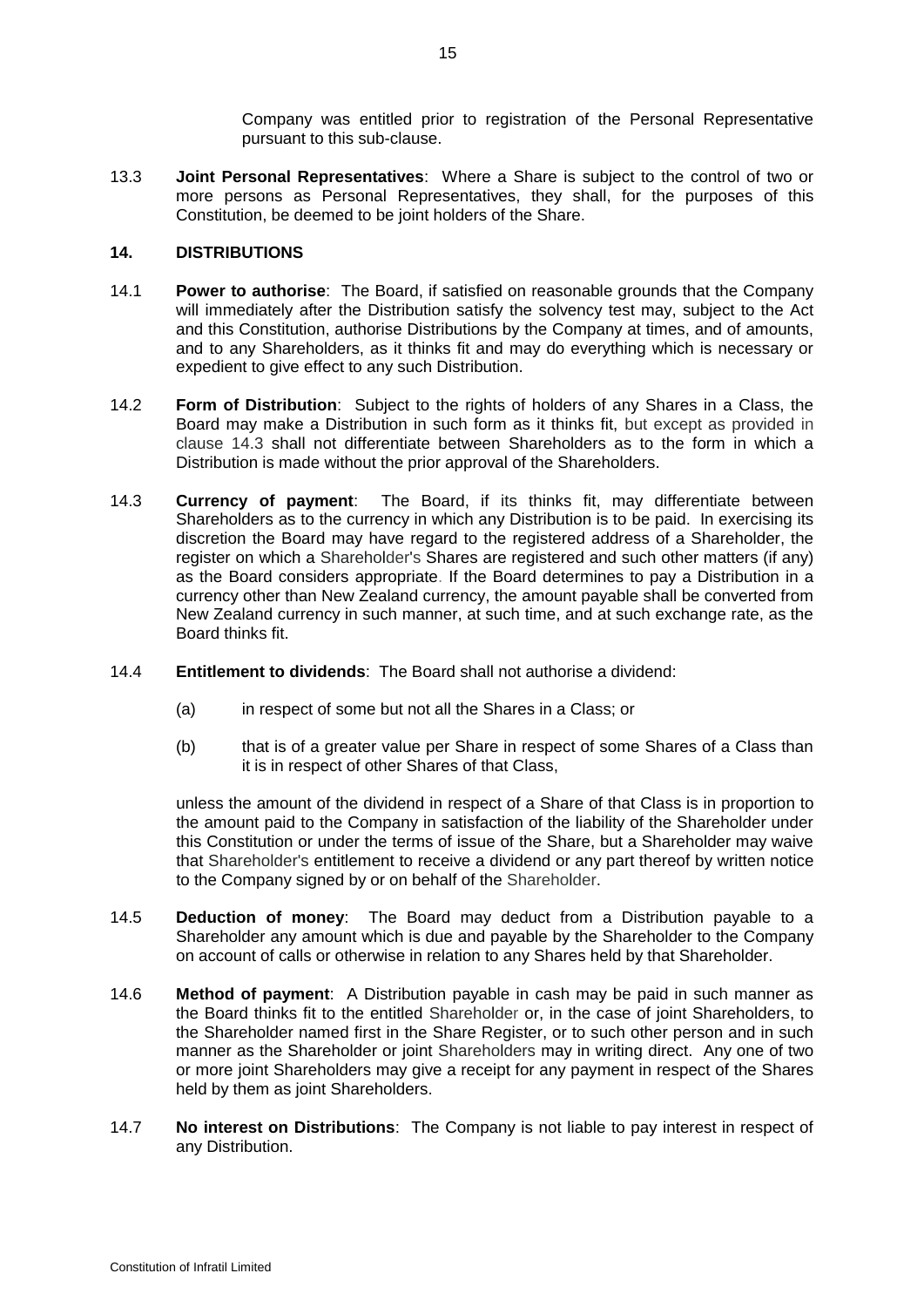- 14.8 **Payment of small Distribution amounts**: Where the net amount of a Distribution payable to a Shareholder is less than such minimum amount as may be determined from time to time by the Board for the purposes of this clause, the Company may, with the prior approval of that Shareholder, defer payment of the Distribution to that Shareholder until the earlier of:
	- (a) such time as that Shareholder has an aggregate entitlement to net Distributions of not less than such minimum amount; and
	- (b) the date upon which that Shareholder ceases to hold any Shares.
- 14.9 **Unclaimed Distributions**: Dividends or other monetary Distributions unclaimed for more than one year after having been authorised may be used for the benefit of the Company until claimed. All dividends or other monetary Distributions unclaimed for more than five years after having been authorised may be forfeited by the Board for the benefit of the Company. The Board shall nevertheless, at any time after such forfeiture, annul the forfeiture and agree to pay a claimant who produces satisfactory evidence of entitlement.

# **15. EXERCISE OF POWERS OF SHAREHOLDERS**

- <span id="page-15-2"></span><span id="page-15-0"></span>15.1 **Alternative forms of meeting**: A meeting of Shareholders may be held by a quorum of the Shareholders:
	- (a) being assembled together at the place, date and time appointed for the meeting;
	- (b) by means of audio, audio and visual, or electronic communication; or
	- (c) where permitted by law and the NZX Rules, by a combination of (a) and (b) above.

<span id="page-15-1"></span>The Company is not required to hold meetings of shareholders in the manner specified in clause [15.1\(b\)](#page-15-0) or [15.1\(c\).](#page-15-1) In this Constitution a Shareholder or their Representative is present at a meeting and part of the quorum if they are physically present at a meeting under clause [15.1\(a\),](#page-15-2) present by participating in a meeting under clause [15.1\(b\)](#page-15-0) and any combination thereof in respect of a meeting under clause [15.1\(c\).](#page-15-1)

15.2 **Powers exercisable by Ordinary Resolution**: Unless otherwise specified in the Act or this Constitution, a power or right of approval reserved to Shareholders may be exercised by an Ordinary Resolution.

# **16. MEETINGS OF SHAREHOLDERS**

- 16.1 **Annual meetings**: The Company shall hold annual meetings of Shareholders in accordance with section 120 of the Act.
- 16.2 **Special meetings**: A special meeting of Shareholders entitled to vote on an issue:
	- (a) may be called by the Board at any time;
	- (b) shall be called by the Board on the written request of Shareholders holding Shares carrying together not less than 5% of the voting rights entitled to be exercised on any of the questions to be considered at the meeting.
- 16.3 **Time and place of meetings**: Each meeting of Shareholders shall be held at such time and place as the Board appoints.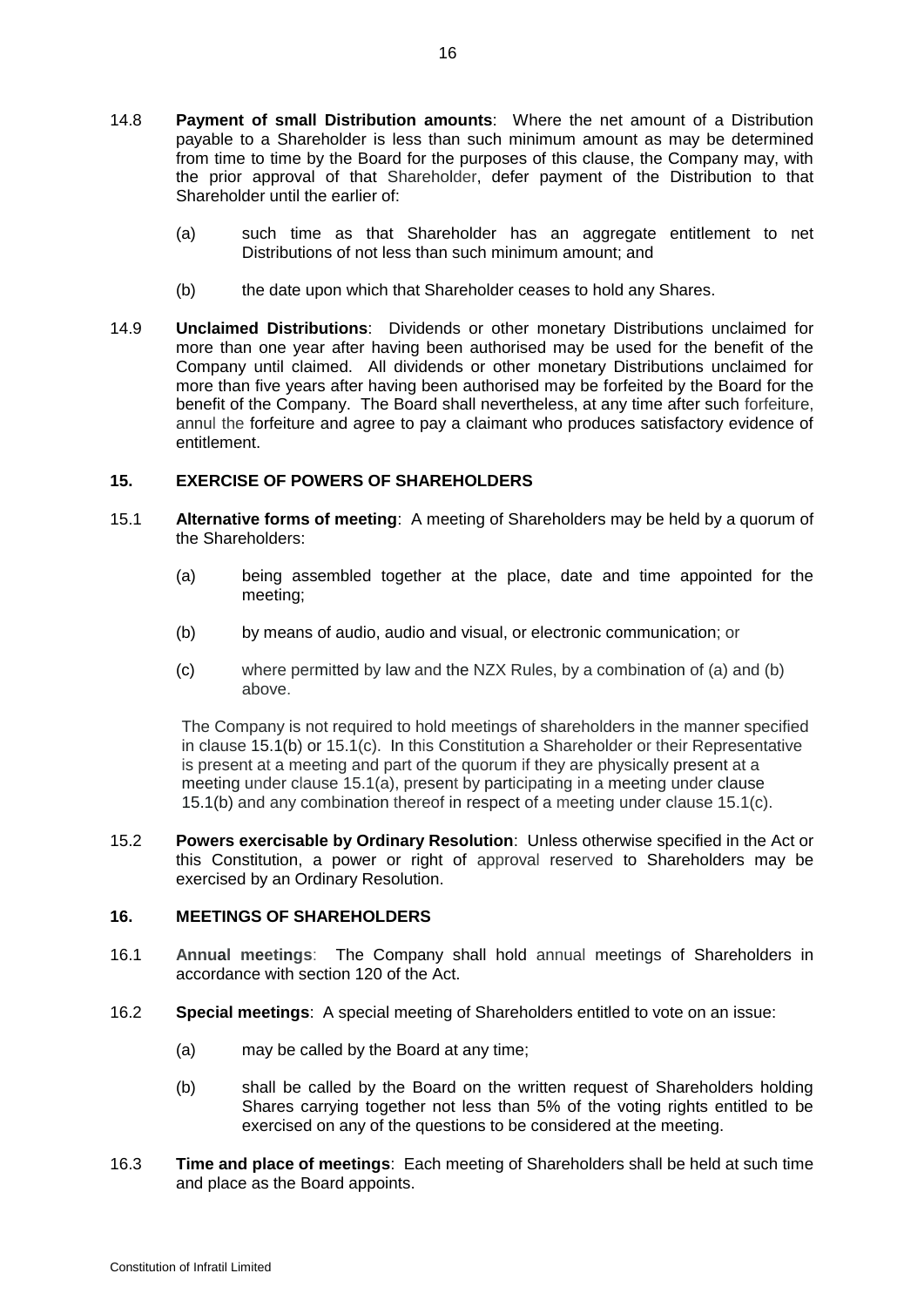- 16.4 **Equity Security holders entitled to attend**: Equity Security holders of all Classes are entitled to attend meetings of Shareholders and to receive copies of all notices, reports and financial statements issued generally to the holders of all Securities entitled to vote at meetings of Shareholders but are not entitled to vote at any such meeting unless the terms of the relevant Equity Securities so provide.
- 16.5 **Meetings of Interest Groups**:A meeting of the Shareholders constituting an Interest Group may be called by the Board at any time. All the provisions of this Constitution relating to meetings of Shareholders shall apply, with all necessary modifications, to meetings of Interest Groups, except that:
	- (a) the necessary quorum for a meeting is one Shareholder having the right to vote at the meeting, present in person or by Representative;
	- (b) any Shareholder in the relevant Interest Group, present in person or by Representative, may demand a poll; and
	- (c) if the Board so elects, one meeting may be held of Shareholders constituting more than one Interest Group, so long as voting at that meeting is by way of a poll, and proper arrangements are made to distinguish between the votes of the Shareholders in each Interest Group.

# **17. NOTICE OF MEETINGS OF SHAREHOLDERS**

- <span id="page-16-0"></span>17.1 **Written notice**: Written notice of the time and place of a meeting of Shareholders shall be sent to every Shareholder entitled to receive notice of the meeting and to every Director of the Company, not less than 10 Working Days before the meeting, but with the consent of all Shareholders entitled to attend and vote at a meeting, it may be convened by such shorter notice, and in such manner, as those Shareholders agree.
- 17.2 **Contents of notice**: A notice of meeting shall:
	- (a) state the nature of the business to be transacted at the meeting in sufficient detail to enable a Shareholder to form a reasoned judgment in relation to it;
	- (b) state the text of any Special Resolution to be submitted to the meeting;
	- (c) state that a Shareholder entitled to attend and vote at the meeting is entitled to appoint a proxy to attend and vote instead of the Shareholder and that a proxy need not be a Shareholder; and
	- (d) for so long as the Company is listed on NZX, comply with the requirements of the NZX Rules.
- 17.3 **Form of resolutions**: So far as reasonably practicable, the resolutions to be proposed at a meeting shall be framed in a way which facilitates the giving of two way voting instructions to proxies.
- 17.4 **Waiver of notice irregularity**: An irregularity in a notice of a meeting is waived if Shareholders entitled to attend and vote at the meeting attend the meeting without protest as to the irregularity, or if all such Shareholders agree to the waiver.
- 17.5 **Accidental omission of notice**: The accidental omission to give notice of a meeting to, or the non-receipt or late receipt of notice of a meeting by, any person entitled to receive notice, does not invalidate the proceedings at the meeting.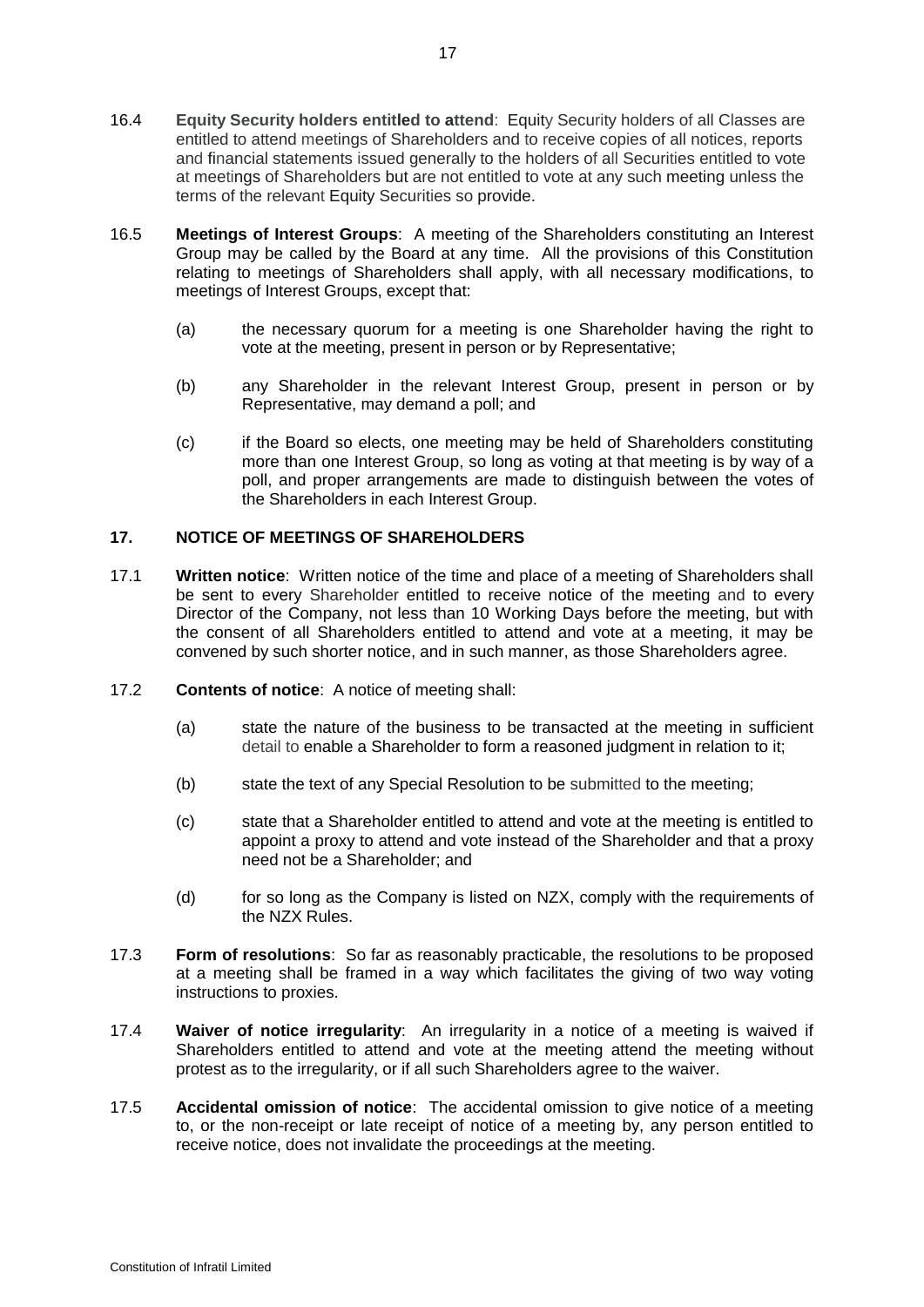17.6 **Notice of adjourned meeting**: If a meeting of Shareholders is adjourned for less than 30 days it is not necessary to give notice of the time and place of the adjourned meeting other than by announcement at the meeting which is adjourned. In any other case, notice of the adjourned meeting shall be given in accordance with clause [17.1.](#page-16-0)

# **18. PROCEEDINGS AT MEETINGS OF SHAREHOLDERS**

- 18.1 **Requirement for quorum**: Subject to clause [18.3,](#page-17-0) no business may be transacted at a meeting of Shareholders if a quorum is not present.
- 18.2 **Quorum**: Subject to clause [18.3,](#page-17-0) a quorum for a meeting of Shareholders is five Shareholders having the right to vote at the meeting, present in person or by Representative.
- <span id="page-17-0"></span>18.3 **Lack of quorum**: If a quorum is not present within 30 minutes after the time appointed for the meeting:
	- (a) in the case of a meeting called by the Board on the written request of Shareholders entitled to exercise that right, the meeting is dissolved; or
	- (b) in the case of any other meeting, the meeting is adjourned to the same day in the following week at the same time and place, or to such other date, time and place as the Board may appoint and, if at the adjourned meeting a quorum is not present within 30 minutes after the time appointed for the meeting, the Shareholders or their Representatives present are a quorum.
- 18.4 **Regulation of procedure**: Subject to the provisions of the Act, and except as otherwise provided in this Constitution, a meeting of Shareholders may regulate its own procedure.
- 18.5 **Adjournment of meeting**: The chairperson may, with the consent of a meeting at which a quorum is present (and shall, if so directed by the meeting), adjourn the meeting from time to time and from place to place, but no business may be transacted at an adjourned meeting other than the business left unfinished at the relevant meeting.
- <span id="page-17-1"></span>18.6 **Adjournment or dissolution of disorderly meeting**: If a meeting becomes so unruly, disorderly or inordinately protracted, that in the opinion of the chairperson the business of the meeting cannot be conducted in a proper and orderly manner, the chairperson, notwithstanding any provision to the contrary contained in this Constitution and without the consent of the meeting, may, in his or her sole and absolute discretion and without giving any reason therefor, either adjourn or dissolve the meeting.
- 18.7 **Completion of unfinished business if meeting dissolved**: If a meeting is dissolved by the chairperson pursuant to clause [18.6,](#page-17-1) the unfinished business of the meeting shall be dealt with as follows:
	- (a) in respect of a resolution concerning the approval or authorisation of a Distribution, the Board may, in the exercise of the powers conferred on it by the Act or this Constitution, authorise such Distribution;
	- (b) in respect of a resolution concerning the remuneration of the auditors, the meeting shall be deemed to have resolved that the Board be authorised to fix the remuneration of the auditors;
	- (c) the chairperson may direct that any other item of uncompleted business, which in his or her opinion requires to be voted upon, be put to the vote by a poll without further discussion, in accordance with clause [22.4.](#page-20-1)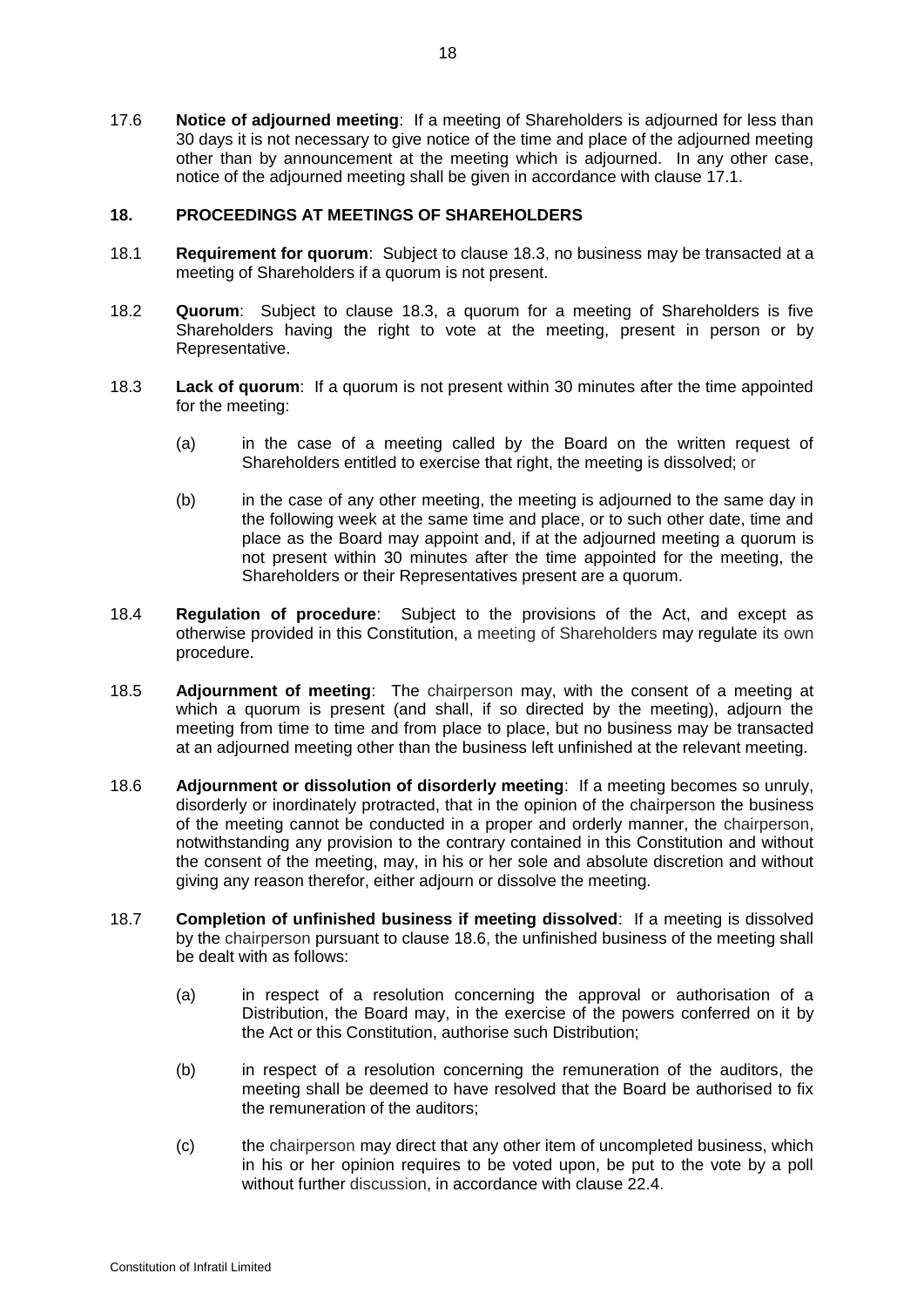#### **19. CHAIRPERSON OF MEETINGS OF SHAREHOLDERS**

- 19.1 **Chairperson**: If the Directors have elected a chairperson of the Board and he or she is present at a meeting of Shareholders, he or she shall chair the meeting, unless or except to the extent that the chairperson considers it not proper or desirable to act as chairperson, either in relation to the entire meeting or in relation to any particular business to be considered at the meeting.
- 19.2 **Directors may appoint chairperson**: If no chairperson of the Board has been elected or if, at any meeting of Shareholders, the chairperson of the Board is not present within 15 minutes after the time appointed for the commencement of the meeting, or considers it not proper or desirable to act as chairperson, either in relation to the entire meeting or in relation to any particular business to be considered at the meeting, the Directors present may elect one of their number to chair the meeting or that part of the meeting which relates to the particular business, as the case may require.
- 19.3 **Shareholders may appoint chairperson**: If at any meeting of Shareholders no Director is willing to act as chairperson or no Director is present within 15 minutes after the time appointed for the commencement of the meeting, the Shareholders present may choose one of their number to chair the meeting.

# **20. VOTING AT MEETINGS OF SHAREHOLDERS**

- <span id="page-18-1"></span>20.1 **Voting at meeting in one place**: In the case of a meeting of Shareholders held under clause [15.1\(a\),](#page-15-2) unless a poll is required or demanded in accordance with clause [22.1,](#page-19-0) the chairperson of the meeting shall determine whether voting will be by voice or by show of hands.
- <span id="page-18-2"></span>20.2 **Voting at audio/visual meeting**: In the case of a meeting of Shareholders held under clause [15.1\(b\),](#page-15-0) unless a poll is required or demanded in accordance with clause [22.1,](#page-19-0) voting at the meeting shall be by the Shareholders signifying individually their assent or dissent by voice or by other electronic means if permitted under clause [20.5.](#page-18-0)
- 20.3 **Voting at audio/visual and physical meeting**: In the case of a meeting of Shareholders held under clause [15.1\(c\),](#page-15-1) unless a poll is required or demanded in accordance with clause 22.1, voting at the meeting shall be through a combination of the manner of voting described in clauses [20.1](#page-18-1) and [20.2](#page-18-2) above.
- 20.4 **Postal votes**: Unless the Board determines otherwise for a meeting of Shareholders, Shareholders may exercise the right to vote at a meeting by casting postal votes. Where postal voting is permitted at a meeting, the provisions of clause 7 of the first schedule to the Act shall apply, with such modifications (if any) as the Board thinks fit. To avoid doubt, a posted vote may be cast using electronic means if permitted by the **Board**
- <span id="page-18-0"></span>20.5 **Electronic Voting**: If permitted by law and the NZX Rules, the Board may at its discretion determine that a form of electronic voting is permitted for any meeting of Shareholders.
- 20.6 **Entitlement to vote**: A Shareholder may exercise the right to vote either in person or by Representative (including, where clause [20.5](#page-18-0) applies, exercising such right to vote by electronic means).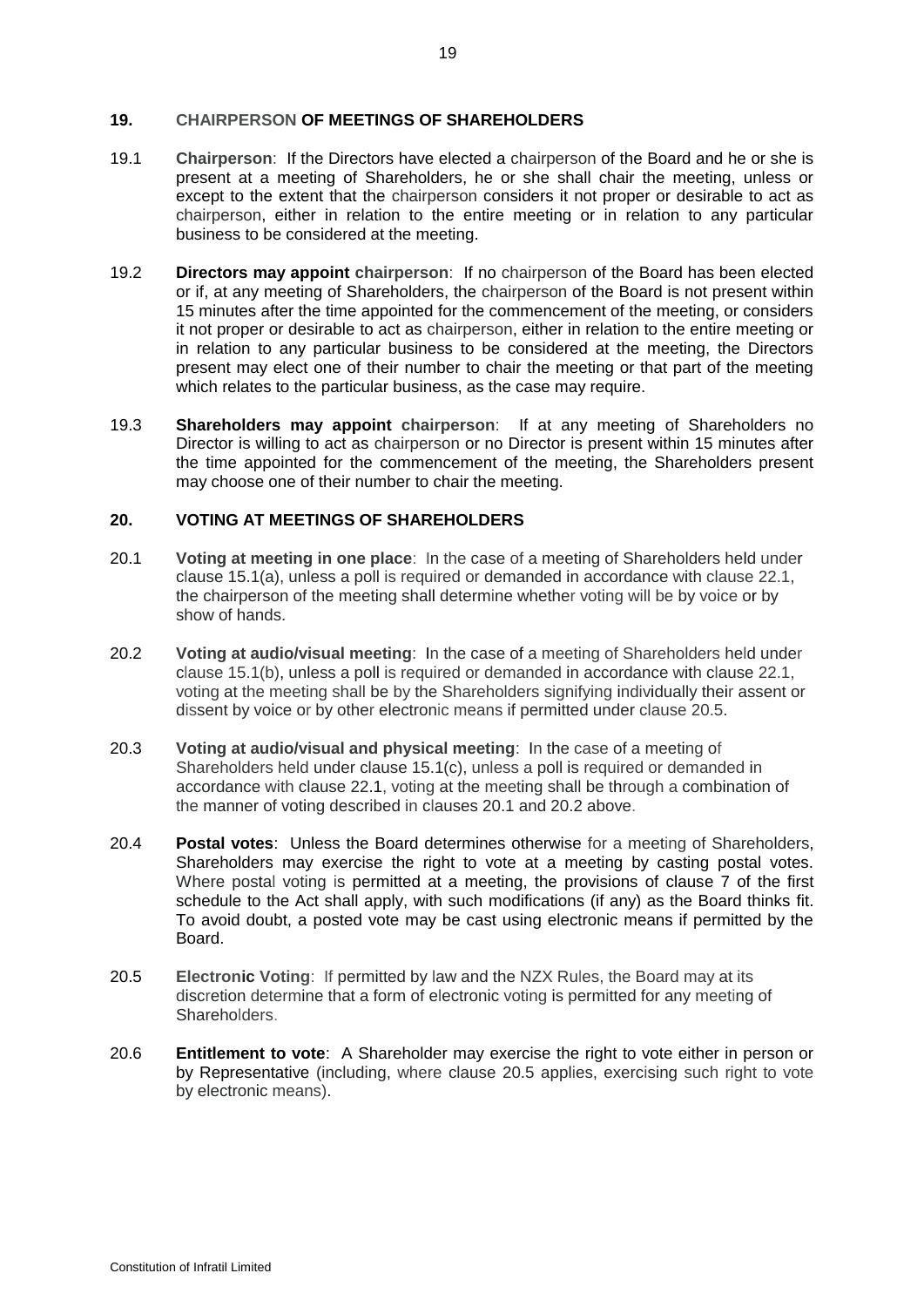- 20.7 **Number of votes**: Subject to clause [21.1](#page-19-1) and to any rights or restrictions for the time being attached to any Share:
	- (a) where voting is by show of hands or by voice or, where clause [20.5](#page-18-0) applies, by electronic means, every Shareholder present in person or Representative has one vote;
	- (b) on a poll every Shareholder present in person or by Representative has:
		- (i) in respect of each fully paid Share held by that Shareholder, one vote;
		- (ii) in respect of each Share held by that Shareholder which is not fully paid, a fraction of the vote or votes which would be exercisable if that Share were fully paid equivalent to the proportion which the amount paid (excluding amounts credited as paid) on that Share bears to the total amount paid and payable thereon (excluding amounts credited as paid and amounts paid in advance of calls).
- 20.8 **Vote of overseas protected persons**: A Shareholder who is not living in New Zealand, and who is of unsound mind or in respect of whom an order has been made by any court having appropriate jurisdiction, may vote in respect of any Shares held by that Shareholder, by his or her committee, manager, or other person of a similar nature appointed by that court, voting in person or by proxy.
- 20.9 **Declaration by chairperson**: A declaration by the chairperson of a meeting that a resolution is carried by the requisite majority is conclusive evidence of that fact unless a poll is demanded or required in accordance with clause [22.1.](#page-19-0)
- 20.10 **Chairperson's casting vote**: The chairperson of a meeting of Shareholders is not entitled to a casting vote.
- 20.11 **Joint Shareholders**: Where two or more persons are registered as joint Shareholders, the vote of the person named first in the Share Register and voting on a matter must be accepted to the exclusion of the votes of the other joint holders.

# **21. RESTRICTIONS ON VOTING**

- <span id="page-19-1"></span>21.1 **Voting restrictions**: A Shareholder is not entitled to vote at any meeting of Shareholders (including a meeting of an Interest Group):
	- (a) in respect of any Share if any amount is due and payable on that Share by the Shareholder to the Company; or
	- (b) in favour of a resolution when the person is disqualified from doing so by virtue of any applicable voting restrictions in the NZX Rules.

# <span id="page-19-0"></span>**22. POLLS**

- <span id="page-19-2"></span>22.1 **Voting by poll**: Voting at a meeting of Shareholders must be conducted by poll when:
	- (a) the NZX Rules require voting on the relevant matter to be conducted by poll; or
	- (b) if clause  $22.1(a)$  does not apply, a poll is demanded by:
		- (i) the chairperson; or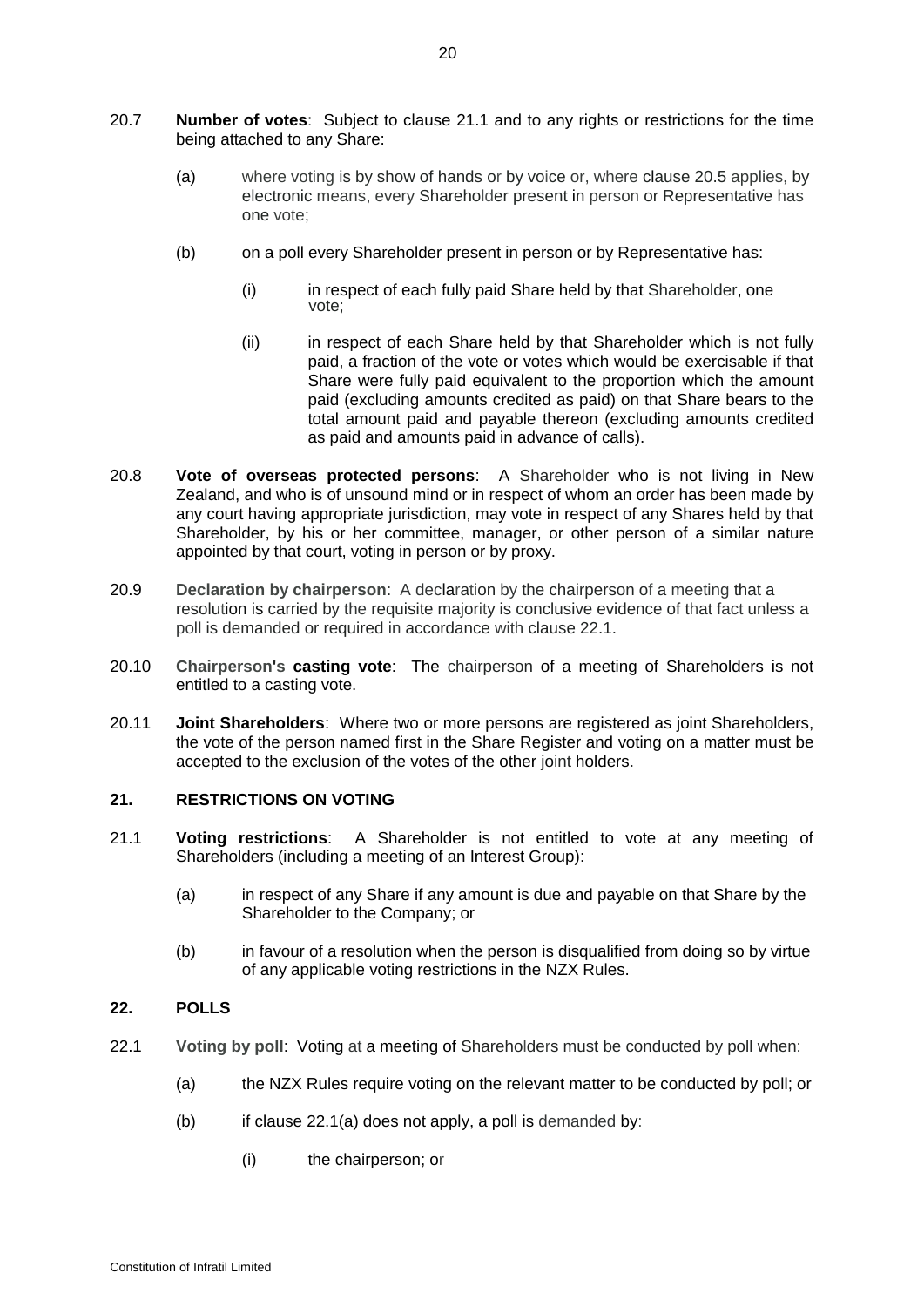- (ii) not less than five Shareholders having the right to vote at the meeting; or
- (iii) a Shareholder or Shareholders representing not less than 10% of the total voting rights of all Shareholders having the right to vote at the meeting; or
- (iv) a Shareholder or Shareholders holding Shares that confer a right to vote at the meeting and on which the aggregate amount paid up is not less than 10% of the total amount paid up on all Shares that confer that right.
- 22.2 **When poll may be demanded**: A poll may be demanded either before or after the vote is taken on a resolution. The demand for a poll may be withdrawn.
- 22.3 **When poll taken**: A poll demanded on the election of a chairperson of a meeting or on a question of adjournment shall be taken immediately. A poll demanded on any other question shall be taken at such time as the chairperson directs and any business, other than that upon which a poll is demanded, may proceed pending the taking of the poll.
- <span id="page-20-1"></span>22.4 **Poll procedure**: A poll shall be taken in such manner as the chairperson directs and the result of the poll is deemed to be a resolution of the meeting at which the poll is demanded.
- 22.5 **Votes**: On a poll:
	- (a) votes may be given either personally or by Representative or, where clause [20.5](#page-18-0) applies, by electronic means;
	- (b) votes shall be counted according to the votes attached to the Shares of each Shareholder present in person or by Representative and voting in respect of those Shares;
	- (c) a Shareholder need not cast all the votes to which the Shareholder is entitled and need not exercise in the same way all of the votes which the Shareholder casts.
- 22.6 **Declaration of result**: The chairperson may declare the result of a poll either at or after the meeting, and when the outcome of the poll is known, may do so regardless of whether all votes have been counted. The result of a poll declared by the chairperson of the meeting will be treated as the resolution of the meeting at which the poll was demanded on the issue for which the poll was taken.

# <span id="page-20-0"></span>**23. PROXIES**

- 23.1 **Right to appoint**: A Shareholder may appoint a proxy to vote on behalf of the Shareholder at a meeting of Shareholders. The proxy is entitled to attend and be heard at the meeting, and to demand or join in demanding a poll, as if the proxy were the Shareholder.
- 23.2 **Notice of appointment**: A proxy shall be appointed by written notice signed by the appointing Shareholder or by a form of electronic notice as may be adopted by the Board from time to time and advised to Shareholders in the relevant notice of meeting. The notice shall state whether the appointment is for a particular meeting or for a specified term. The notice shall (so far as the subject matter and form of the resolutions to be proposed at the relevant meeting reasonably permit) provide for two way voting on all resolutions, enabling the appointor to instruct the proxy as to the casting of the vote.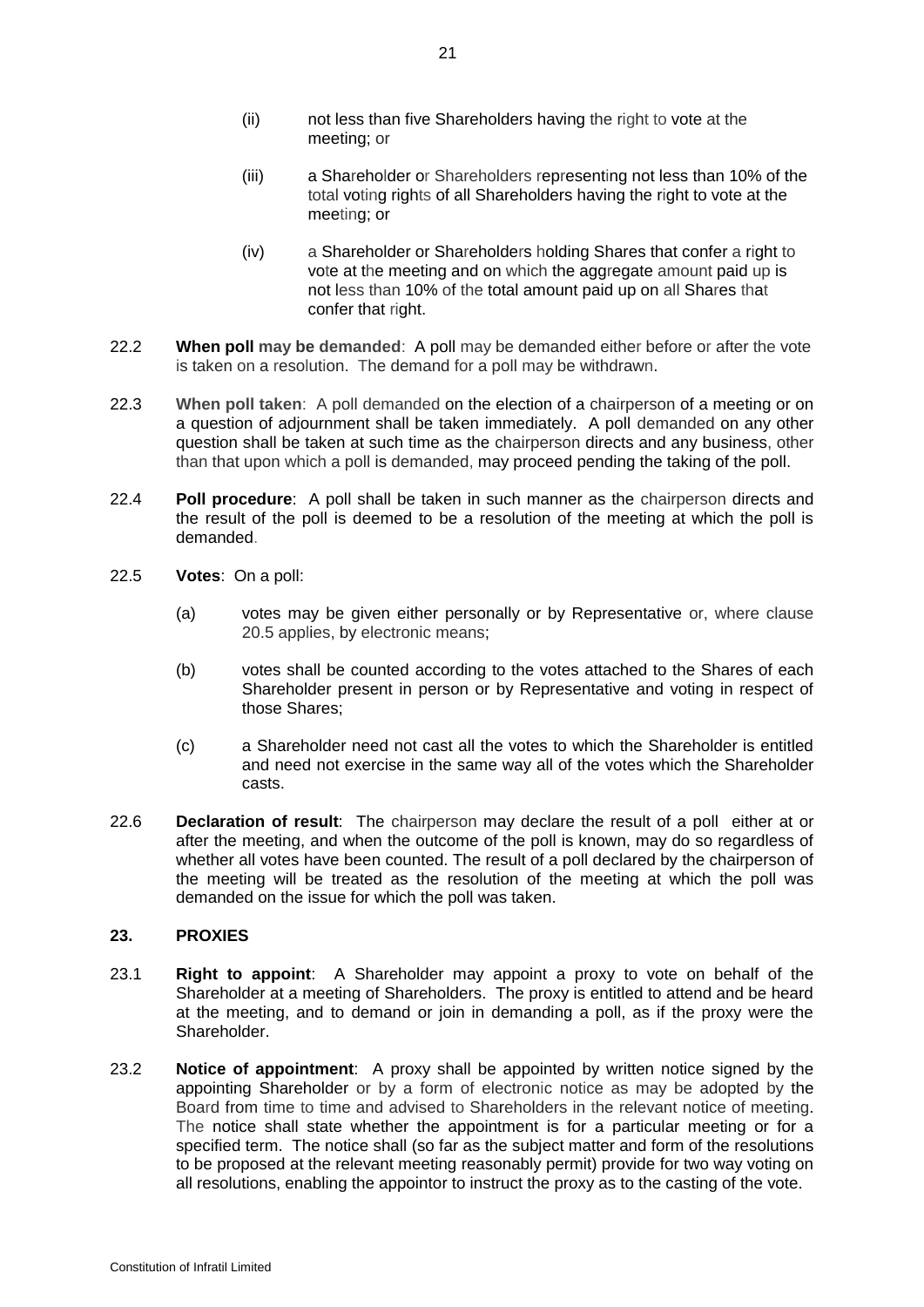- 23.3 **Proxy form to be sent with notice of meeting**: The Company shall send a form of notice of appointment of proxy to every Shareholder entitled to attend and vote at a meeting, with the notice convening the meeting and if a form of electronic notice is permitted, an explanation of how such electronic notice may be lodged.
- 23.4 **Proxy form must not name proxy**: The Company shall not issue any form of notice of appointment with a proxy named in it, either by name or by reference to an office which that proxy holds, but the Company may indicate that :
	- (a) certain persons or officers are willing to act as a proxy if a Shareholder desires to appoint them or any of them; and/or
	- (b) if:
		- (i) a proxy form is otherwise completed in full (including with voting instructions contained on it) but a person is not named as the proxy; or
		- (ii) the Chairperson is deemed to be appointed the proxy but only to the extent of the express voting instructions so provided (with no vote to be cast if the shareholder expressly granted a discretion on how to vote).
- 23.5 **Production of notice**: No appointment of a proxy is effective in relation to a meeting unless a copy of the notice of appointment is received by the Company at its registered office, or by the Share Registrar at such address as is specified for that purpose in the form of notice of appointment or in the notice convening the meeting, not later than 48 hours before the start of the meeting (or such later time (being a time before the start of the meeting) which may be permitted under the Act).
- 23.6 **Validity of proxy vote**: A vote given in accordance with the terms of a notice of appointment of a proxy is valid notwithstanding the previous death or mental disorder of the principal, or the revocation of the appointment or of the authority under which the notice of appointment was executed, or the transfer of the Share in respect of which the proxy is appointed, if no written notification of such death, mental disorder, revocation, or transfer is received by the Company at its registered office, or by the Share Registrar, before the commencement of the meeting or adjourned meeting for which the proxy is appointed.

# <span id="page-21-0"></span>**24. CORPORATE REPRESENTATIVE**

24.1 **Appointment of representative**: A corporation which is a Shareholder may appoint a person to attend a meeting of Shareholders on its behalf in the same manner as that in which it could appoint a proxy.

#### **25. SHAREHOLDER PROPOSALS AND MANAGEMENT REVIEW**

- 25.1 **Shareholder proposals**: A Shareholder may give written notice to the Board of a matter which the Shareholder proposes to raise for discussion or resolution at the next meeting of Shareholders at which the Shareholder is entitled to vote. The provisions of clause 9 of the first schedule to the Act apply to any notice given pursuant to this clause.
- 25.2 **Management review by Shareholders**: The chairperson of a meeting of Shareholders shall allow a reasonable opportunity for Shareholders at the meeting to question, discuss, or comment on the management of the Company. The Shareholders may pass a resolution relating to the management of the Company at that meeting but no such resolution is binding on the Board.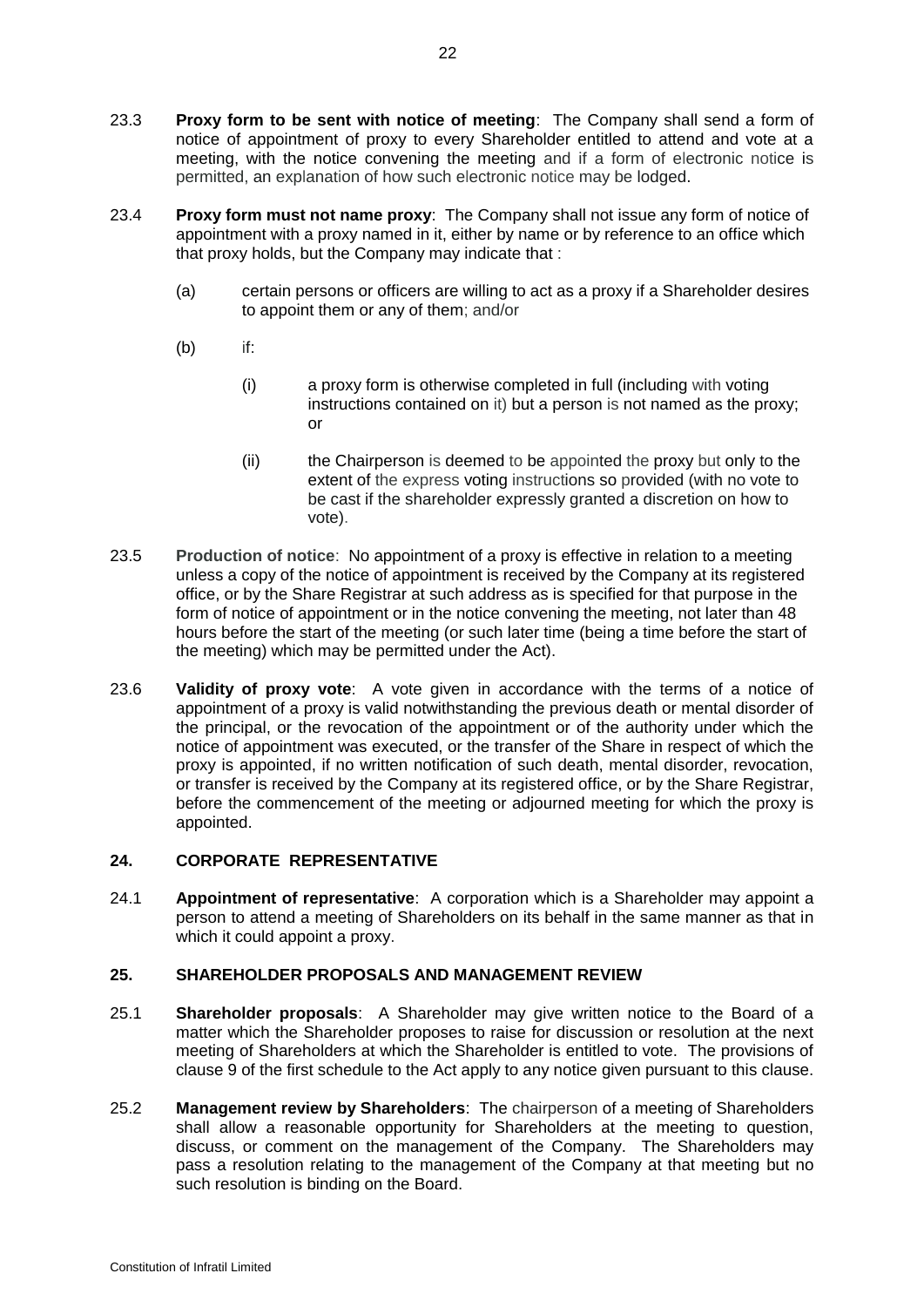# **26. DIRECTORS**

- <span id="page-22-0"></span>26.1 **Number of Directors**: The number of Directors (other than Alternate Directors) shall not at any time be less than three or more than ten and subject to this limitation the number of Directors to hold office shall be fixed from time to time by the Board in accordance with the NZX Incorporation Rules. The Company must comply with the Board composition requirements of the NZX Rules.
- 26.2 **Appointment by Shareholders**: Subject to clause [26.1](#page-22-0) and the NZX Incorporation Rules, a person who is not disqualified under the Act to be a director may be appointed as a Director at any time by an Ordinary Resolution.
- 26.3 **Appointment by Board**: Subject to clause [26.1](#page-22-0) and the NZX Incorporation Rules, the Board may at any time appoint a person who is not disqualified under the Act to be a director to be a Director or to fill a casual vacancy.
- 26.4 **Existing Directors to continue**: The persons holding office as Directors on the date of adoption of this Constitution continue in office and are deemed to have been appointed as Directors pursuant to this Constitution.
- <span id="page-22-1"></span>26.5 **Rotation**: Each Director share retire from office when required to do so by the NZX Incorporation Rules, but, subject to the NZX Incorporation Rules, shall be eligible for reelection (including at any meeting at which the Director retires).
- 26.6 **Vacation of office**: A Director ceases to be a Director if he or she:
	- (a) is removed from office by an Ordinary Resolution; or
	- (b) retires from office and is not re-elected in accordance with clause [26.5;](#page-22-1)
	- (c) dies, or becomes mentally disordered or subject to a property order or personal order made under the Protection of Personal and Property Rights Act 1988; or
	- (d) resigns by written notice delivered to the Company at its address for service or at its registered office (such notice to be effective at the time when it is so received unless a later time is specified in the notice); or
	- (e) becomes disqualified from being a Director pursuant to the Act; or
	- (f) becomes bankrupt or makes an arrangement or composition with his or her creditors generally; or
	- (g) is absent for more than three consecutive meetings of the Board without approval of the Board and the Board resolves that the office be vacated.

# 26.7 **Timing of retirement and appointment**: If:

- (a) a Director retires at a meeting of shareholders and is not re-elected at that meeting, the Director shall remain in office until, and his or her retirement shall take effect at, the conclusion of the meeting;
- (b) a Director is removed from office at a meeting of shareholders by Ordinary Resolution, the Director shall remain in office until, and his or her removal shall take effect at, the conclusion of the meeting; or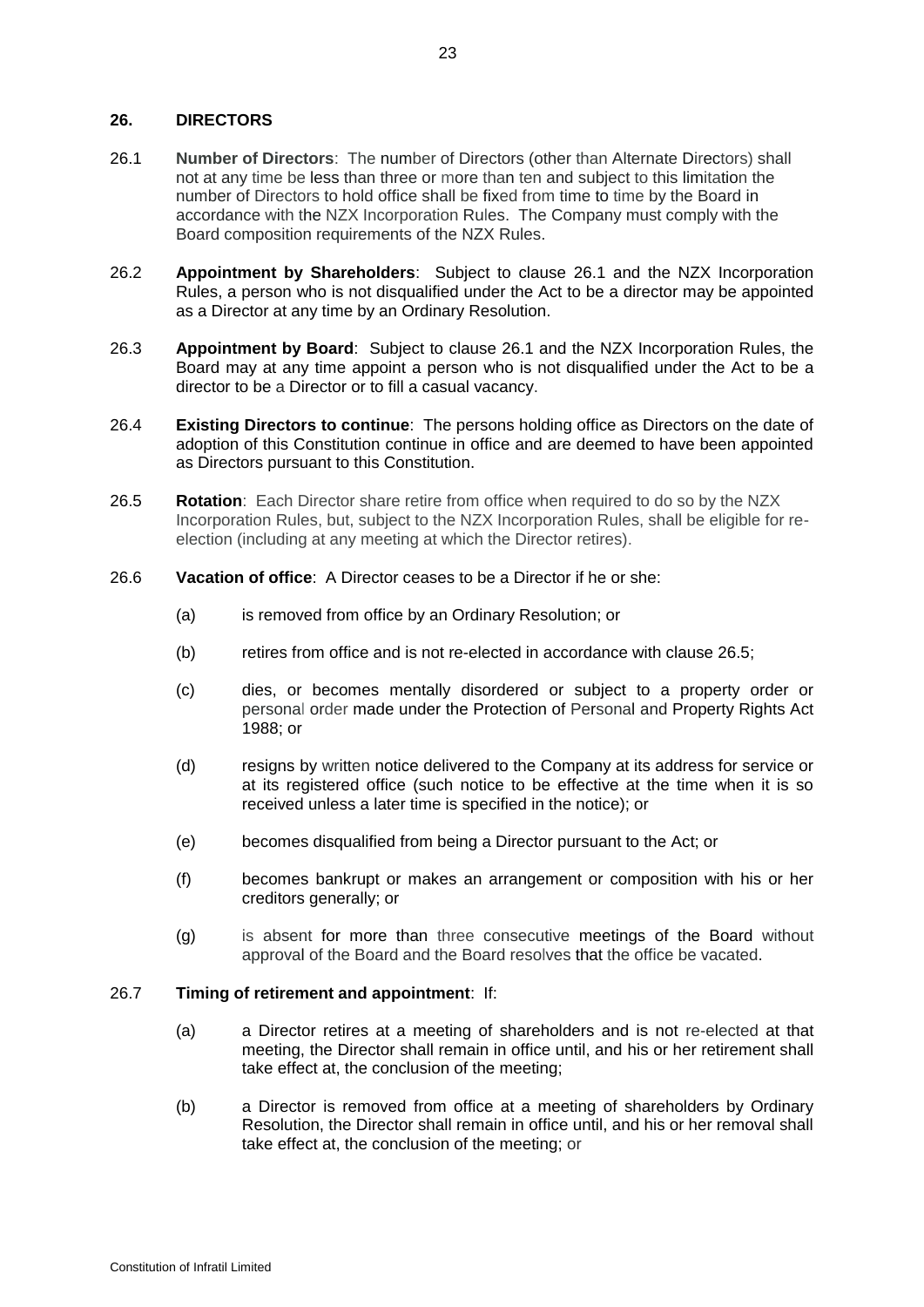(c) a person who is not already a Director is appointed or elected as a Director at a meeting of shareholders, that person shall take office as a Director immediately after the conclusion of the meeting.

# <span id="page-23-0"></span>**27. ALTERNATE DIRECTORS**

- 27.1 **Power to appoint**: A Director may from time to time by written notice to the Company appoint any person, who is not already a Director and who is approved by a majority of the other Directors, to be that Director's alternate. No Director may appoint a deputy or agent except by way of appointment of an Alternate Director under this section [27.](#page-23-0)
- 27.2 **Rights of Alternate Director**: Unless otherwise specified by the terms of his or her appointment, an Alternate Director:
	- (a) is entitled, in the absence or unavailability of the Director who appointed him or her (the "**Appointor**"), to exercise the same rights, powers and privileges (other than the right to be elected as chairperson and power to appoint an Alternate Director) as the Appointor;
	- (b) when acting as an Alternate Director is subject to the same duties and obligations as the Appointor;
	- (c) is not entitled to be given notice of a meeting of the Directors unless the Appointor has given written notice to the Company requesting that notice be given to the Alternate Director.
- 27.3 **Remuneration and expenses**: An Alternate Director is not entitled to any remuneration from the Company in his or her capacity as an Alternate Director but is entitled to be reimbursed by the Company for all expenses incurred in attending meetings of the Directors and in the discharge of his or her duties, to the same extent as if he or she were a Director.
- 27.4 **Cessation of appointment**: An Alternate Director ceases to be an Alternate Director:
	- (a) if the Appointor ceases to be a Director, or revokes the appointment by written notice to the Company; or
	- (b) on the occurrence of any event which would disqualify the Alternate Director if he or she were a Director; or
	- (c) if a majority of the other Directors resolve to revoke the Alternate Director's appointment.

# **28. REMUNERATION AND OTHER BENEFITS OF DIRECTORS**

- <span id="page-23-1"></span>28.1 **Restriction on authorisation**: The Board may, subject to the NZX Rules, exercise the power conferred by section 161 of the Act to authorise any payments and other benefits to and for Directors.
- 28.2 **Payment of expenses**: Directors are entitled to be paid for all travelling, accommodation and other expenses properly incurred by them in attending meetings of the Board, or any committee of the Board, or meetings of Shareholders, or in connection with the business of the Company.
- 28.3 **Special remuneration**: Without limiting [28.1,](#page-23-1) the Board may authorise the Company to pay special remuneration to any Director who is, or has been, engaged by the Company to carry out work in a capacity other than that of Director.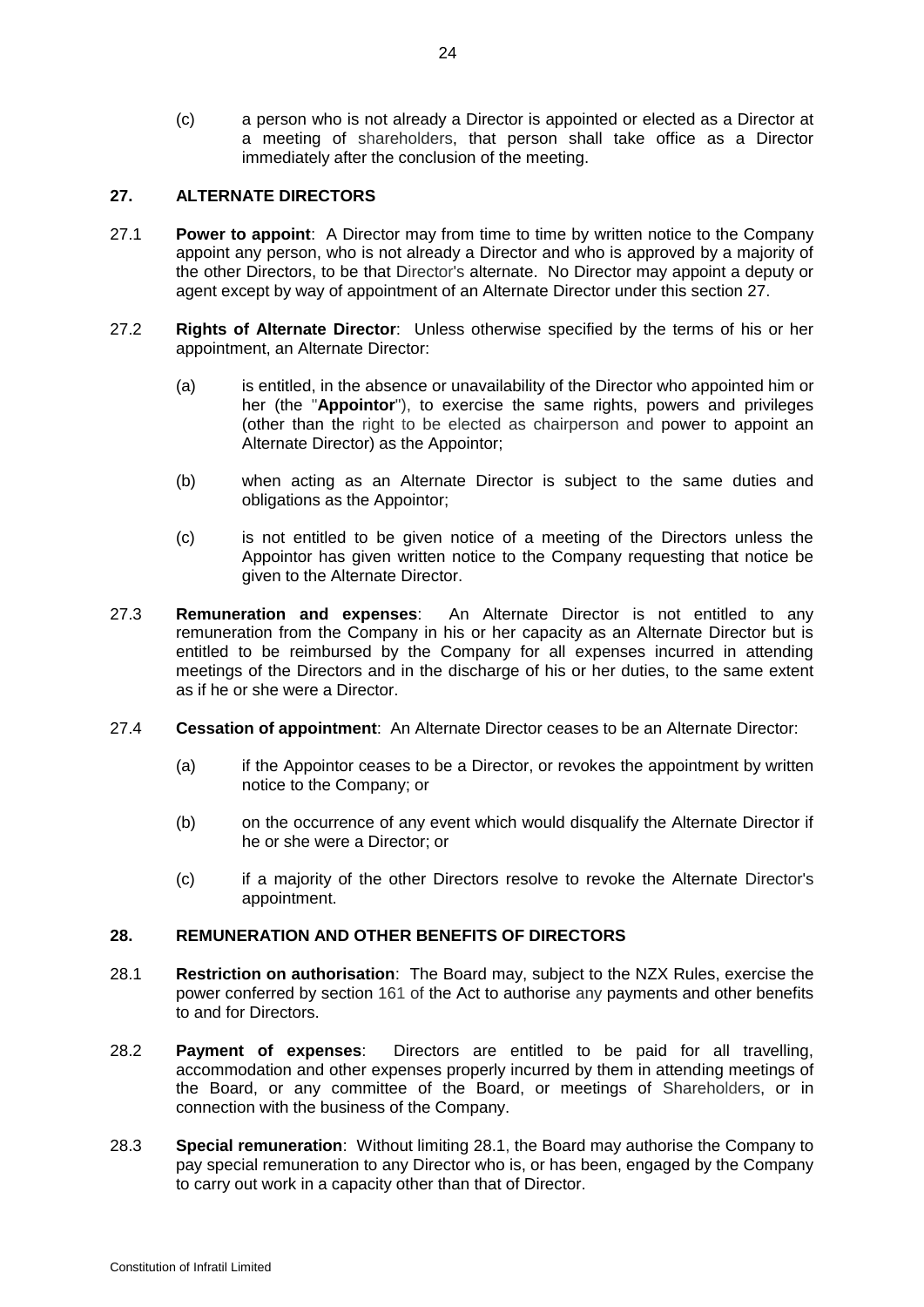28.4 **Retirement benefits**: The Company may make a payment to a Director or former Director, or to his or her dependants, by way of a lump sum or pension, upon or in connection with the retirement or cessation of office of that Director, only in accordance with the NZX Rules.

# <span id="page-24-3"></span>**29. INDEMNITY AND INSURANCE**

- <span id="page-24-1"></span>29.1 **Indemnity of Directors**: Subject to clause [29.3,](#page-24-0) every Director shall be indemnified by the Company:
	- (a) for any costs incurred by him or her in any proceeding that relates to liability for any act or omission in his or her capacity as a Director or a director of a subsidiary of the Company and in which judgment is given in his or her favour, or in which he or she is acquitted, or which is discontinued; and
	- (b) in respect of liability to any person other than the Company or a related company for any act or omission by him or her in his or her capacity as a Director or a director of a subsidiary of the Company, and costs incurred by him or her in defending or settling any claim or proceeding relating to any such liability,

and this indemnity shall continue in force, despite any subsequent revocation or amendment of this clause, in relation to any liability which arises out of any act or omission by a Director prior to the date of such revocation or amendment.

- 29.2 **Other indemnities**: Subject to clause [29.3,](#page-24-0) the Company may, with the prior approval of the Board, indemnify a director of a related company, or an employee of the Company or a related company:
	- (a) for any costs incurred by him or her in any proceeding that relates to liability for any act or omission by him or her in such capacity and in which judgment is given in his or her favour, or in which he or she is acquitted, or which is discontinued; and
	- (b) in respect of liability to any person other than the Company or a related company for any act or omission by him or her in such capacity, and costs incurred by him or her in defending or settling any claim or proceeding relating to any such liability.
- <span id="page-24-2"></span><span id="page-24-0"></span>29.3 **Exceptions**: An indemnity conferred by clause [29.1\(b\),](#page-24-1) or given pursuant to clause [29.2\(b\),](#page-24-2) shall not apply in respect of:
	- (a) any criminal liability; or
	- (b) in the case of an employee of the Company or a related company, any liability in respect of a breach of any fiduciary duty owed to the Company or related company; or
	- (c) in the case of a Director or a director of a related company, any liability in respect of a breach of the duty specified in section 131 of the Act.
- 29.4 **Insurance**: The Company may, with the prior approval of the Board, effect insurance for a Director or employee of the Company or a director or employee of a related company, in respect of:
	- (a) liability, not being criminal liability, for any act or omission by him or her in such capacity; or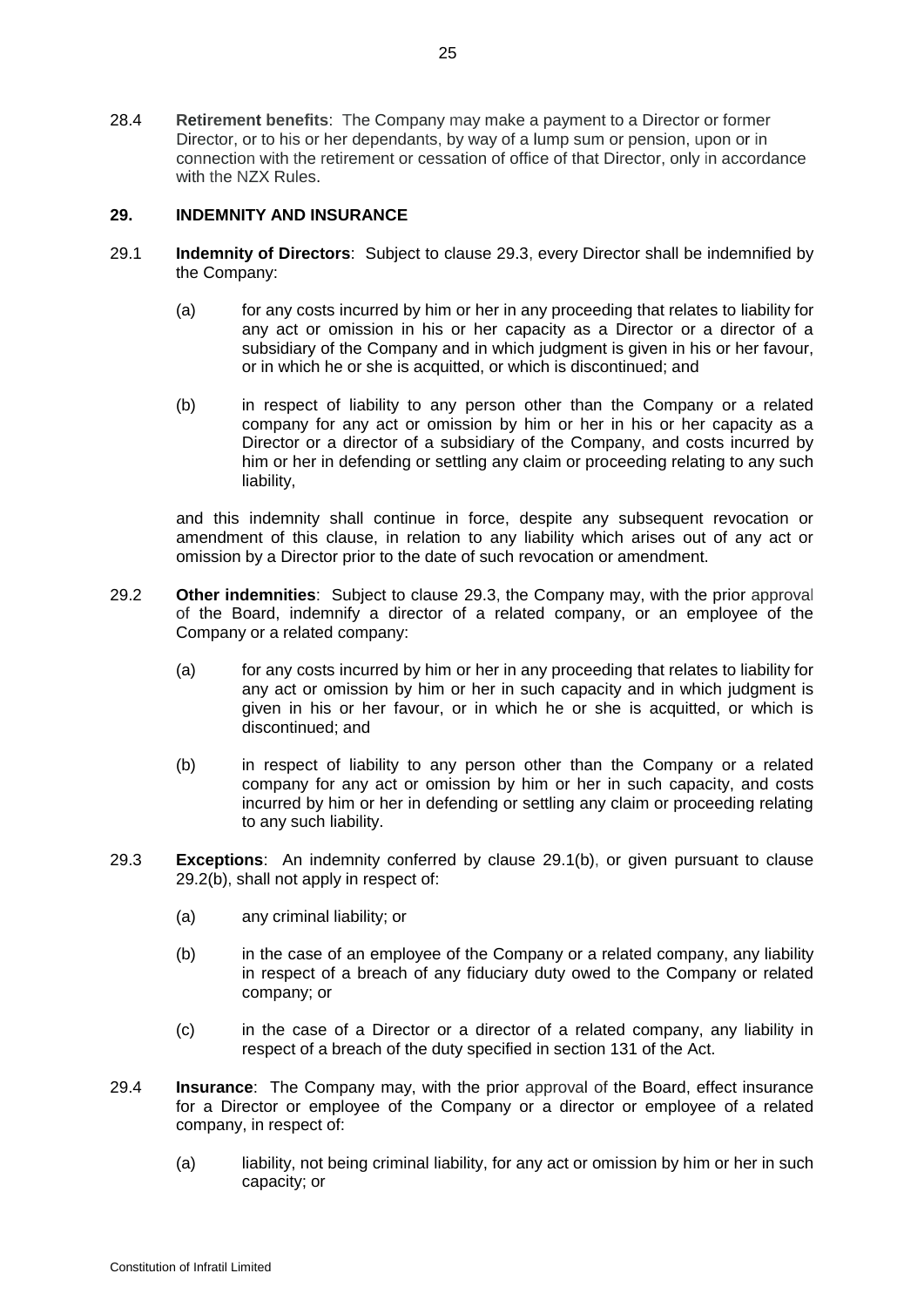- (b) costs incurred by him or her in defending or settling any claim or proceeding relating to any such liability; or
- (c) costs incurred by him or her in defending any criminal proceedings that have been brought against the Director or employee in relation to any act or omission in his or her capacity as a Director or employee and in which he or she is acquitted.
- 29.5 **Definitions**: In this section [29:](#page-24-3)
	- (a) "Director" includes a former Director and "director" includes a former director; and
	- (b) other words given extended meanings in section 162(9) of the Act have those extended meanings.

# **30. POWERS OF DIRECTORS**

- 30.1 **Management of Company**: The business and affairs of the Company shall be managed by, or under the direction or supervision of, the Board.
- 30.2 **Exercise of powers by Board**: The Board may exercise all the powers of the Company which are not required, either by the Act or this Constitution, to be exercised by the Shareholders.
- 30.3 **Delegation of powers**: The Board may delegate to a committee of Directors, a Director, an employee of the Company, or to any other person, any one or more of its powers, other than a power set out in the second schedule to the Act.
- 30.4 **Appointment of attorney**: The Company may exercise the power conferred by section 181 of the Act to appoint a person as its attorney, either generally or in relation to a specified matter. Any such power of attorney may contain such provisions for the protection of persons dealing with the attorney as the Board thinks fit, and may also authorise any attorney to delegate all or any of the powers, authorities and discretions vested in the attorney.
- 30.5 **Ratification by Shareholders**: Subject to the provisions of section 177 of the Act (relating to ratification of directors' actions) the Shareholders, or any other person in whom a power is vested by this Constitution or the Act, may ratify the purported exercise of that power by a Director or the Board in the same manner as the power may be exercised. The purported exercise of a power that is ratified under this clause is deemed to be, and always to have been, a proper and valid exercise of that power.

# **31. INTERESTS OF DIRECTORS**

- 31.1 **Disclosure of Interests**: A Director shall comply with the provisions of section 140 of the Act (relating to disclosure of interest of directors) but failure to comply with that section does not affect the operation of clause [31.2.](#page-25-0)
- <span id="page-25-0"></span>31.2 **Personal involvement of Directors**: Notwithstanding any rule of law or equity to the contrary, but subject to the NZX Rules and to sections 107(3) and 141 of the Act (relating to avoidance of transactions in which a Director is Interested) and section 199(2) of the Act (prohibiting a director from acting as auditor of a company) , a Director may:
	- (a) contract with the Company in any capacity;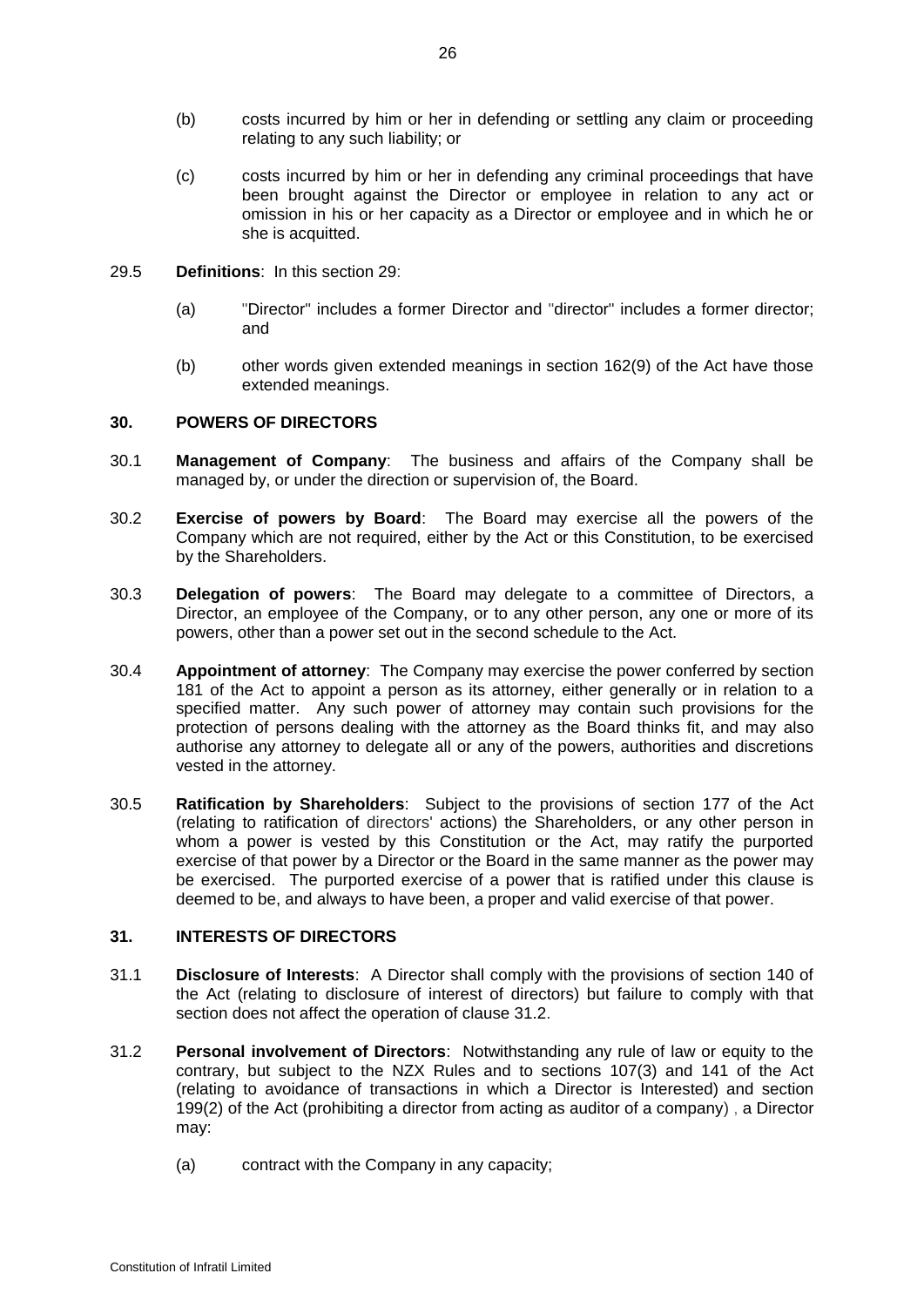- (b) be a party to any transaction with the Company;
- (c) have any direct or indirect personal involvement or Interest in any transaction or arrangement to which the Company is a party or in which it is otherwise directly or indirectly interested or involved;
- (d) become a director or other officer of, or otherwise Interested in, any corporation promoted by the Company or in which the Company may be directly or indirectly interested as a shareholder or otherwise; and
- (e) retain any remuneration, profit or benefits in relation to any of the foregoing,

and no contract or arrangement of any kind referred to in this clause may be avoided by reason of a Director's Interest.

- 31.3 **Interested Directors may not vote**: A Director who is Interested in a transaction entered into, or to be entered into, by the Company:
	- (a) may attend a meeting of the Board at which any matter relating to the transaction arises but shall not:
		- (i) vote on a Board resolution in respect of any matter in which that Director is Interested; or
		- (ii) be counted among the Directors present for the purposes of a quorum for the consideration of such matter,

except, in either case, as may be permitted by the NZX Rules; and

(b) may sign a document relating to the transaction on behalf of the Company, and may do any other such thing in his or her capacity as a Director in relation to the transaction, as if the Director were not Interested in the transaction.

# **32. PROCEEDINGS OF BOARD**

- 32.1 **Third schedule of Act not to apply**: The provisions of the third schedule to the Act (relating to proceedings of a board) do not apply to the Company, except to the extent expressly incorporated in this Constitution.
- 32.2 **Alternative forms of meeting**: A meeting of the Board may be held either:
	- (a) by a number of the Directors who constitute a quorum, being assembled together at the place, date and time appointed for the meeting; or
	- (b) by means of audio, or audio and visual, communication by which all Directors participating and constituting a quorum can simultaneously hear each other throughout the meeting.
- <span id="page-26-0"></span>32.3 **Procedure**: Except as provided in this Constitution, the Board may regulate its own procedure.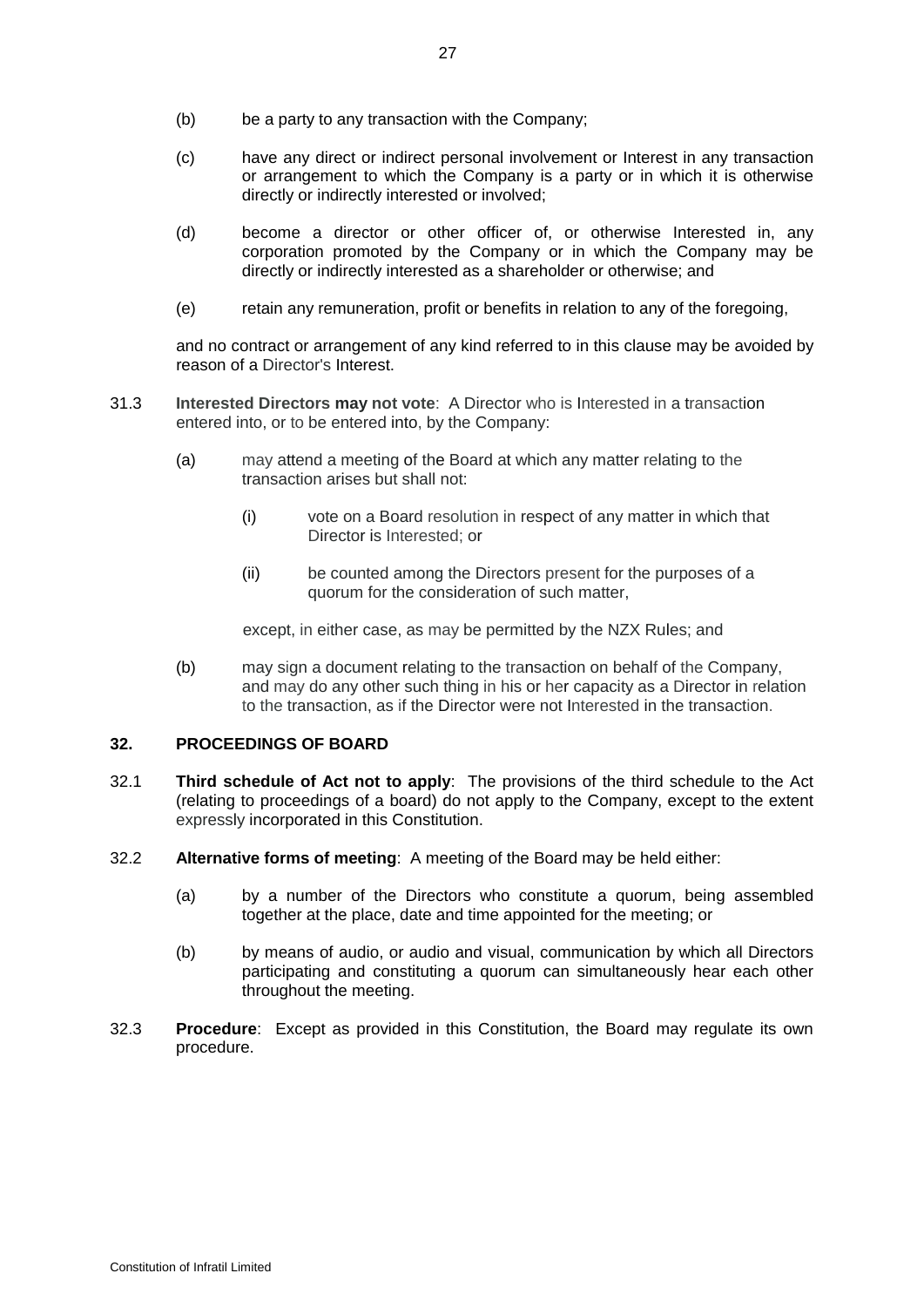- 32.4 **Notice of meeting**: The following provisions apply in relation to meetings of the Board (except where otherwise agreed by all Directors in relation to any particular meeting or meetings or as provided in clause [32.5\)](#page-27-0):
	- (a) Not less than two clear days' notice of a meeting of the Board shall be sent to each Director, unless:
		- (i) the Director waives that right; or
		- (ii) the issue which is to be the subject of the meeting is, in the reasonable opinion of a majority of the Directors, a matter of urgency, in which event such notice as is practicable in the circumstances shall be given.
	- (b) Notice to a Director of a meeting of the Board may be:
		- (i) given to the Director in person by telephone or other oral communication;
		- (ii) delivered to the Director;
		- (iii) posted to the address given by the Director to the Company for such purpose; or
		- (iv) sent by electronic means in accordance with any request made by the Director from time to time for such purpose.
	- (c) A notice of meeting shall specify the date, time and place of the meeting and, in the case of a meeting by means of audio, or audio and visual, communication, the manner in which each Director may participate in the proceedings of the meeting.
	- (d) A notice of meeting given to a Director pursuant to this clause is deemed to be given:
		- (i) in the case of oral communication, at the time of notification;
		- (ii) in the case of delivery, by handing the notice to the Director or by delivery of the notice to the address of the Director;
		- (iii) in the case of posting, three days after it is posted;
		- (iv) in the case of electronic means, at the time of transmission.
- <span id="page-27-0"></span>32.5 **Director may convene meeting**: Without limiting the provisions of clauses [32.3](#page-26-0) or 33.4, a Director has the right at any time to convene a meeting of the Board, or to require an employee of the Company to convene a meeting of the Board, at the registered office of the Company or at the place where the meetings of the Board for the time being are customarily held, by giving not less than seven days' written notice signed by or on behalf of the Director to each of the other Directors stating the date, time and place of the meeting and the matters to be discussed.
- 32.6 **Waiver of notice irregularity**: An irregularity in the giving of notice of a meeting is waived if each of the Directors either attends the meeting without protest as to the irregularity or agrees (whether before, during, or after the meeting) to the waiver.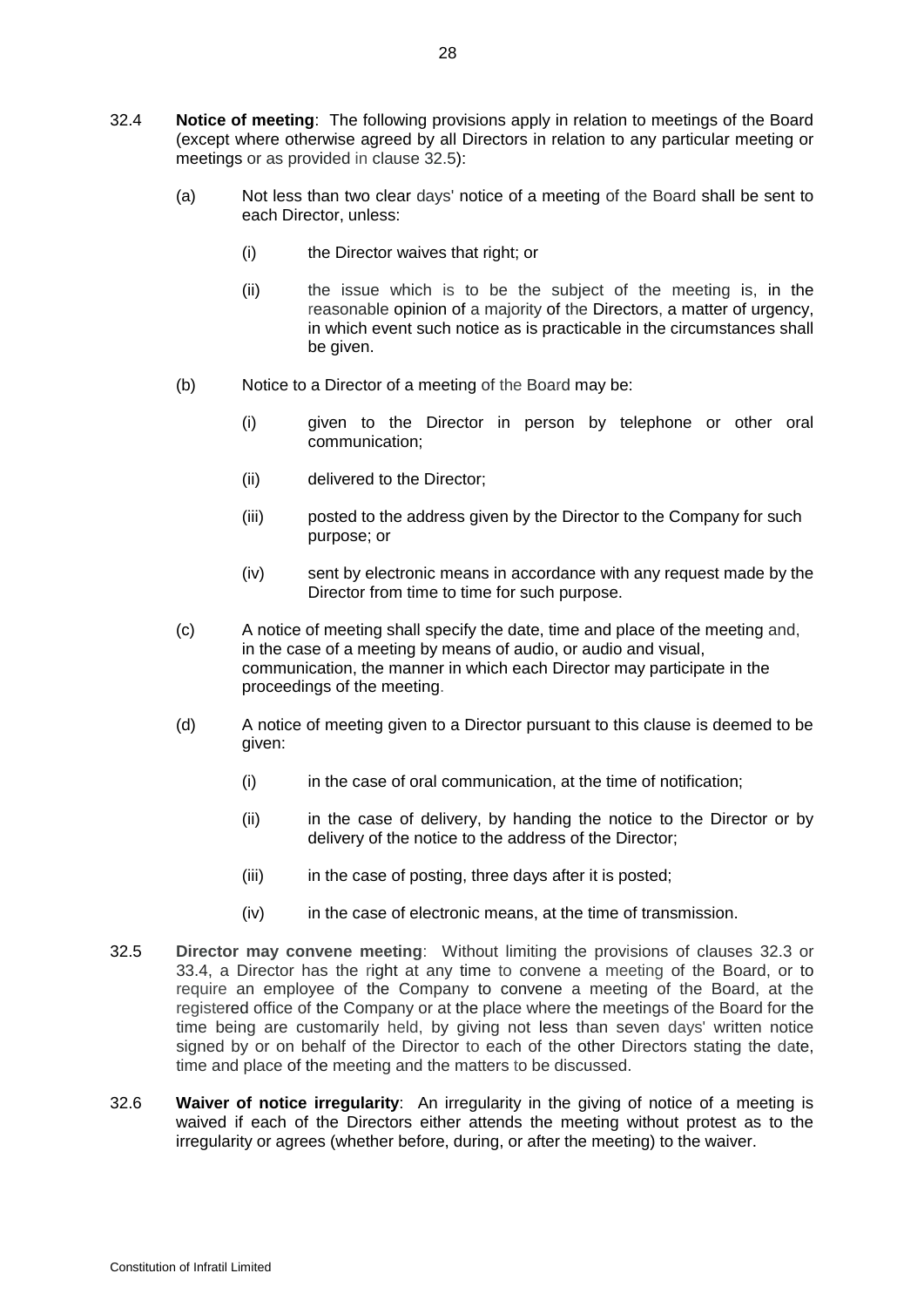- 32.7 **Quorum**: A quorum for a meeting of the Board is two Directors or such greater number as the Board may from time to time determine. No business may be transacted at a meeting of Directors if a quorum is not present.
- 32.8 **Insufficient number of Directors**: The Directors may act notwithstanding any vacancy in their body, but if and so long as the number of Directors holding office is less than the minimum number (if any) fixed by this Constitution or the NZX Incorporation Rules, the continuing Directors may act only for the purpose of increasing the number of Directors to that number or of summoning a meeting of the Shareholders.
- 32.9 **Election of chairperson**: The Directors may from time to time elect a chairperson and (if they think fit) a deputy chairperson, of their meetings, and determine the period for which they respectively are to hold office. The chairperson, or failing the chairperson the deputy chairperson (if any), shall preside at all meetings of the Directors but if no such chairperson or deputy chairperson is elected, or if at any meeting the chairperson or deputy chairperson is not present within 5 minutes after the time appointed for holding the meeting, the Directors present may choose one of their number to be chairperson of the meeting.
- 32.10 **Voting**: Every Director has one vote. The chairperson has a casting vote provided there are three or more Directors present at the meeting and entitled to vote. A resolution of the Board is passed if it is agreed to by all Directors present without dissent, or if a majority of the votes cast on it are in favour of the resolution. A Director present at a meeting of the Board and entitled to vote is presumed to have agreed to, and to have voted in favour of, a resolution of the Board unless he or she expressly dissents from or votes against, or expressly abstains from voting on, the resolution at the meeting.
- 32.11 **Written resolution**: A resolution in writing, signed or assented to by all the Directors is as valid and effective as if passed at a meeting of the Board duly convened and held. Any such resolution may consist of several documents (including facsimile or other similar means of communication) in similar form, each signed or assented to by one or more Directors. A copy of any such resolution shall be entered in the Records.
- 32.12 **Committees**: A committee of Directors shall, in the exercise of the powers delegated to it, comply with any procedural or other requirements imposed on it by the Board. Subject to any such requirements, the provisions of this Constitution relating to proceedings of Directors apply, with appropriate modification, to meetings of a committee of Directors.
- 32.13 **Validity of actions**: The acts of a person as a Director are valid even though the person's appointment was defective or the person is not qualified for appointment.
- 32.14 **Minutes**: The Board shall ensure that minutes are kept of all proceedings at meetings of the Shareholders and of the Board. Minutes which have been signed correct by the chairperson of the meeting are prima facie evidence of the proceedings.

# **33. METHOD OF CONTRACTING**

- 33.1 **Deeds**: A deed which is to be entered into by the Company may be signed on behalf of the Company, by:
	- (a) two or more Directors; or
	- (b) any Director, together with any other person authorised by the Board whose signature must be witnessed; or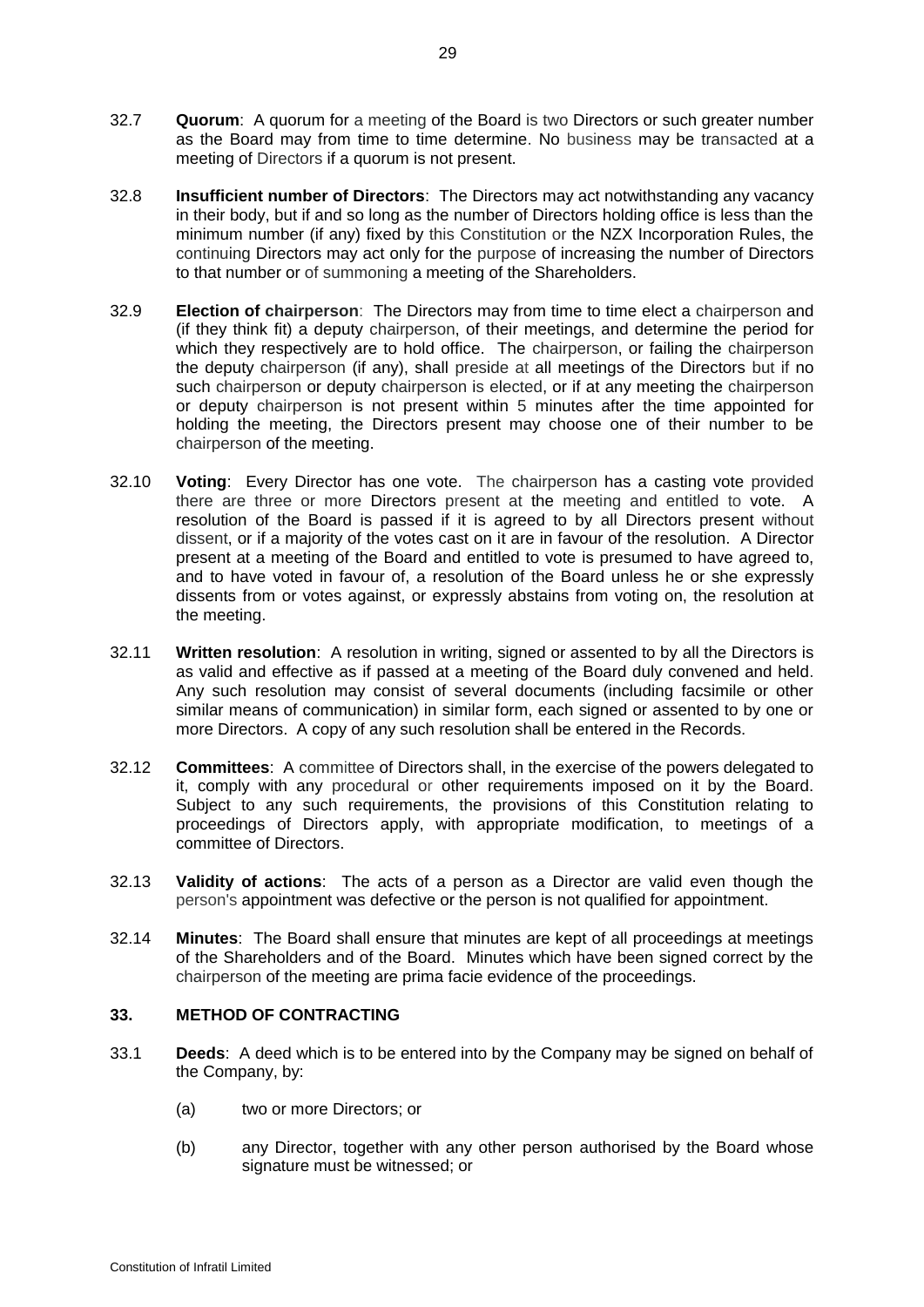- (c) one or more attorneys appointed by the Company.
- 33.2 **Other written contracts**: An obligation or contract which is required by law to be in writing, and any other written obligation or contract which is to be entered into by the Company, may be signed on behalf of the Company by a person acting under the express or implied authority of the Company.
- 33.3 **Other obligations**: Any other obligation or contract may be entered into on behalf of the Company in writing or orally by a person acting under the express or implied authority of the Company.

#### **34. INSPECTION OF RECORDS**

- 34.1 **Inspection by Directors**: Subject to section 191(2) of the Act (which relates to the power of a court to limit inspection), all accounting and other records of the Company shall be open to the inspection of any Director.
- 34.2 **Inspection by Shareholders**: No Shareholder who is not also a Director is entitled to inspect any accounting or other records of the Company except as expressly authorised by law or permitted by the Board. Subject to the provisions of section 216 of the Act (which permits inspection of certain records by Shareholders) the Board may from time to time determine whether, to what extent, at what times and places, and under what conditions, the accounting or other records of the Company or any of them are open to the inspection of Shareholders (who are not also Directors).

#### **35. NOTICES**

- 35.1 **Method of service**: All notices, reports, accounts and other documents required to be sent:
	- (a) to a Shareholder, shall be sent in the manner provided in section 391 of the Act;
	- (b) to a holder of any other Equity Security, shall be sent in the same manner, as though that holder were a Shareholder.
- 35.2 **Accidental omissions**: The failure to send an annual report, notice, or other document to a Shareholder or other Equity Security holder in accordance with the Act or this Constitution does not invalidate the proceedings at a meeting of Shareholders if the failure to do so was accidental.
- 35.3 **Joint Shareholders**: A notice may be given by the Company to the joint holders of an Equity Security by giving the notice to the joint holder named first in the register in respect of that Equity Security.
- 35.4 **Shareholder deceased or bankrupt**: If the holder of an Equity Security dies or is adjudicated bankrupt, notice may be given in any manner in which notice might have been given if the death or bankruptcy had not occurred, or by giving notice in the manner provided in section 391 of the Act to the Personal Representative of the holder at the address supplied to the Company for that purpose.
- 35.5 **Waiver by Shareholders**: A Shareholder may from time to time, by written notice to the Company, waive the right to receive all or any documents from the Company and may at any time thereafter revoke the waiver in the same manner. While any waiver is in effect, the Company need not send to the Shareholder the documents to which the waiver relates.